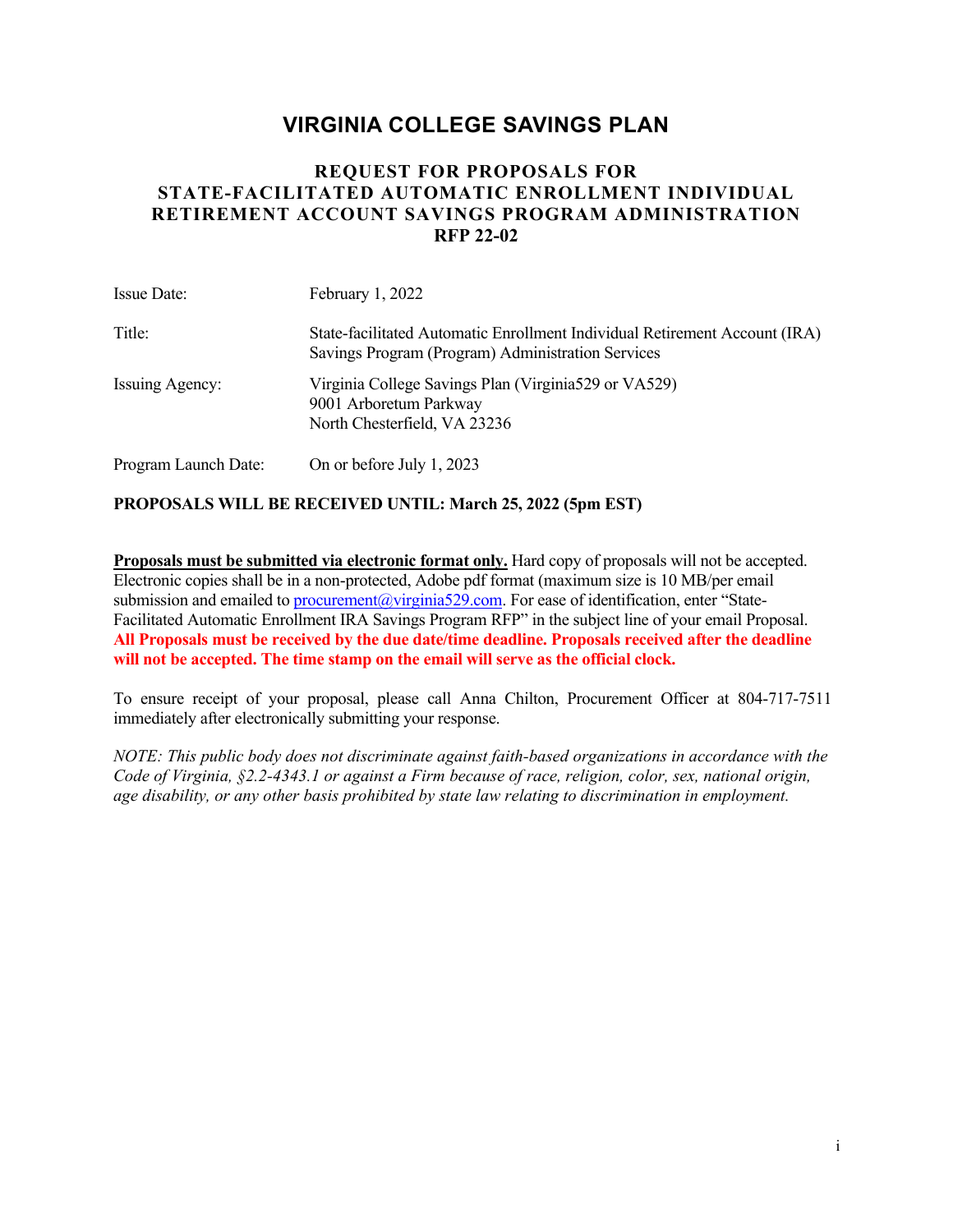# **Table of Contents**

| 1. |      |  |
|----|------|--|
|    | 1.1  |  |
|    | 1.3  |  |
|    | 1.3  |  |
| 2. |      |  |
| 3. |      |  |
|    |      |  |
|    |      |  |
|    |      |  |
| 4. |      |  |
|    | 4.1  |  |
|    | 4.2  |  |
|    | 4.3  |  |
|    |      |  |
|    |      |  |
|    |      |  |
|    |      |  |
|    |      |  |
|    |      |  |
|    |      |  |
| 5. |      |  |
|    | 5.1  |  |
|    | 5.2  |  |
| 6. |      |  |
|    | 6.1  |  |
|    | 6.2  |  |
|    | 6.3  |  |
|    | 6.4  |  |
|    | 6.5  |  |
|    | 6.6  |  |
|    | 6.7  |  |
|    | 6.8  |  |
|    | 6.9  |  |
|    | 6.10 |  |
|    | 6.11 |  |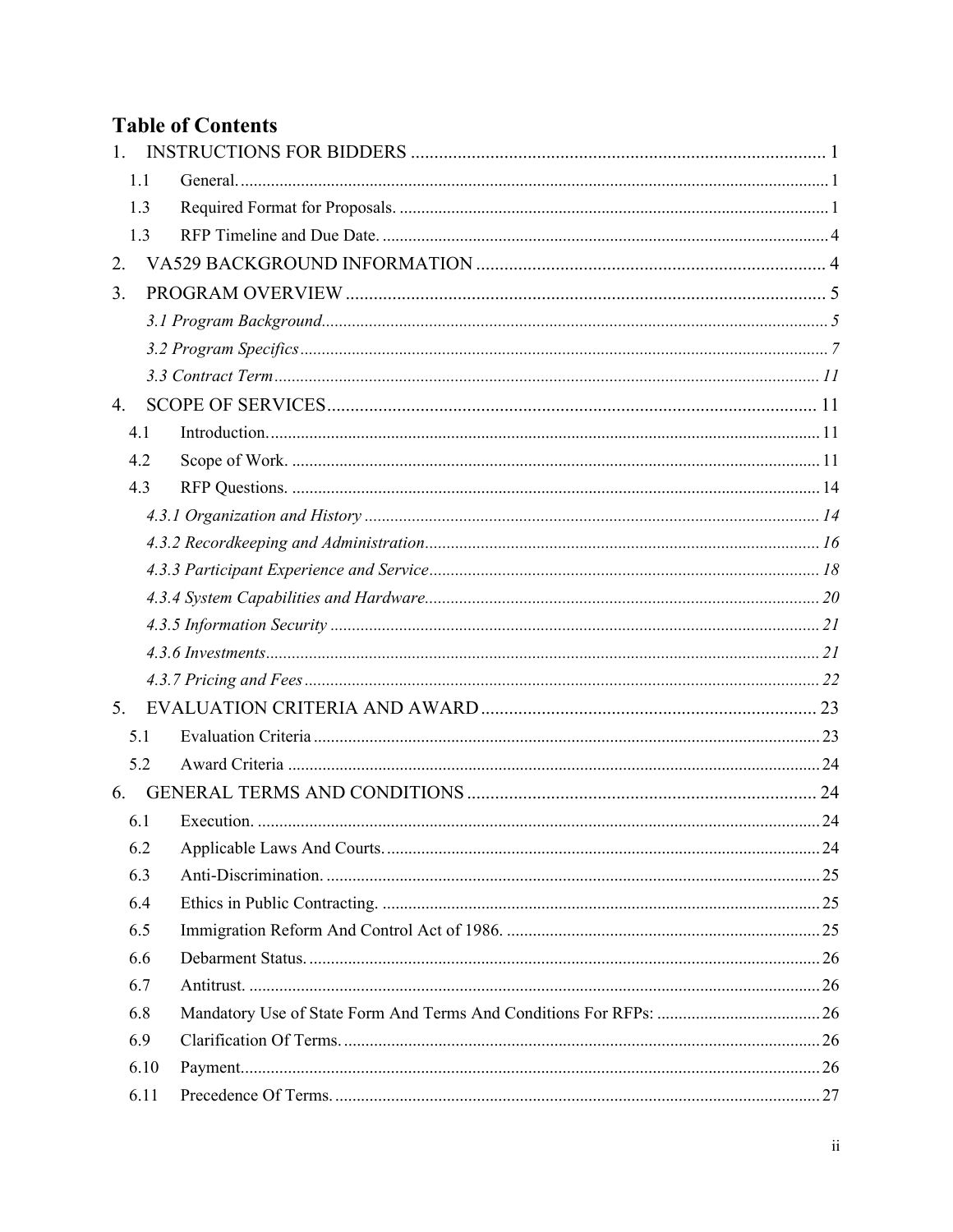| 6.12 |  |
|------|--|
| 6.13 |  |
| 6.14 |  |
| 6.15 |  |
| 6.16 |  |
| 6.17 |  |
| 6.18 |  |
| 6.19 |  |
| 6.20 |  |
| 6.21 |  |
| 6.22 |  |
| 6.23 |  |
| 6.24 |  |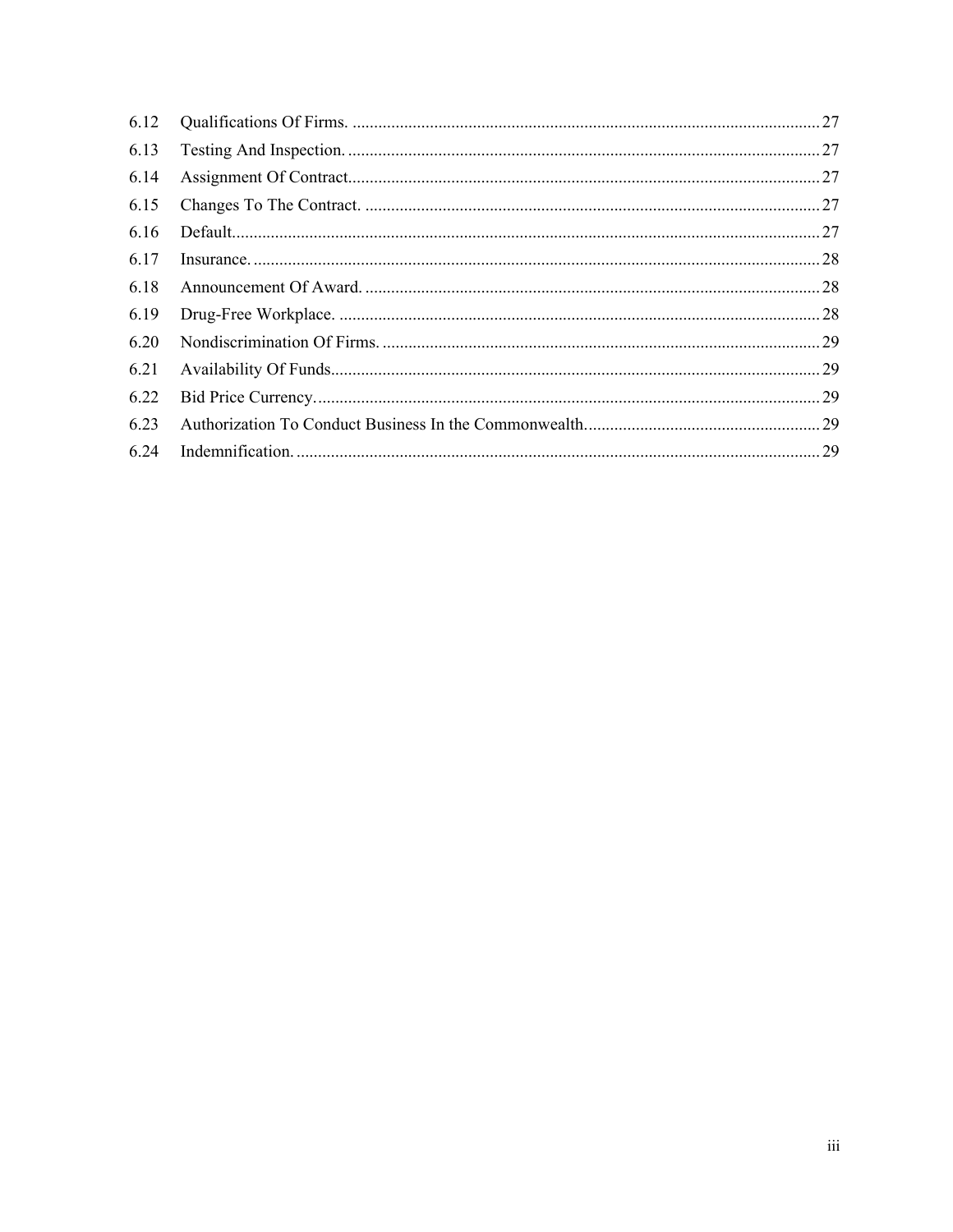### **1. INSTRUCTIONS FOR BIDDERS**

The purpose of this request for proposals (RFP) is to solicit proposals from qualified financial services firms (Firms) for the purposes of providing third-party administration services for record keeping, customer service, plan administration, data collection, and financial education for the Virginia College Savings Plan's (hereinafter VA529) State-facilitated Automatic Enrollment IRA Savings Program (hereinafter the "Program").

### **1.1 General.**

RFP responses and presentations should clearly state the ability of your Firm to satisfy the requirements defined within this document. VA529 requires an electronic copy of all proposals, submitted by the date and time provided herein.

*Please note that although the Program contains some new elements, existing concepts, best practices and capabilities associated with IRAs and defined contribution plans can be applied.* 

A designated Evaluation Committee of VA529 will evaluate qualified proposals submitted in response to this RFP. VA529 may ask some or all Firms that respond to this RFP to give an oral presentation of their proposal to a designated committee of VA529. Oral presentations are for fact finding and explanation only and shall not include negotiation. VA529 will schedule the time and location of these presentations.

VA529, at its sole discretion, reserves the right to either accept or reject any and all proposals. The existence of this RFP shall not, in any way, obligate VA529 to take any action regarding any response submitted by a Firm. Any attempt by a Firm to influence a member of the Evaluation Committee during the proposal review and evaluation process will result in the elimination of that Firm's proposal from consideration. All costs for the response to this RFP and any other events in the sales process are the Firm's responsibility.

Ownership of Proposals. Ownership of all data, materials and documentation created and prepared for VA529 pursuant to the RFP shall belong exclusively to VA529 and be subject to public inspection in accordance with the Virginia Freedom of Information Act (VFOIA). If any portion of the response constitutes a trade secret or any other privilege applies, such portion of the response must be identified specifically and an exemption from the VFOIA requested.

### **1.3 Required Format for Proposals.**

The following information is furnished with respect to the format of the RFP 22-02 for Program Administration Services. VA529 will review the RFP responses and any subsequent contract for services will be as mutually agreed upon through negotiation.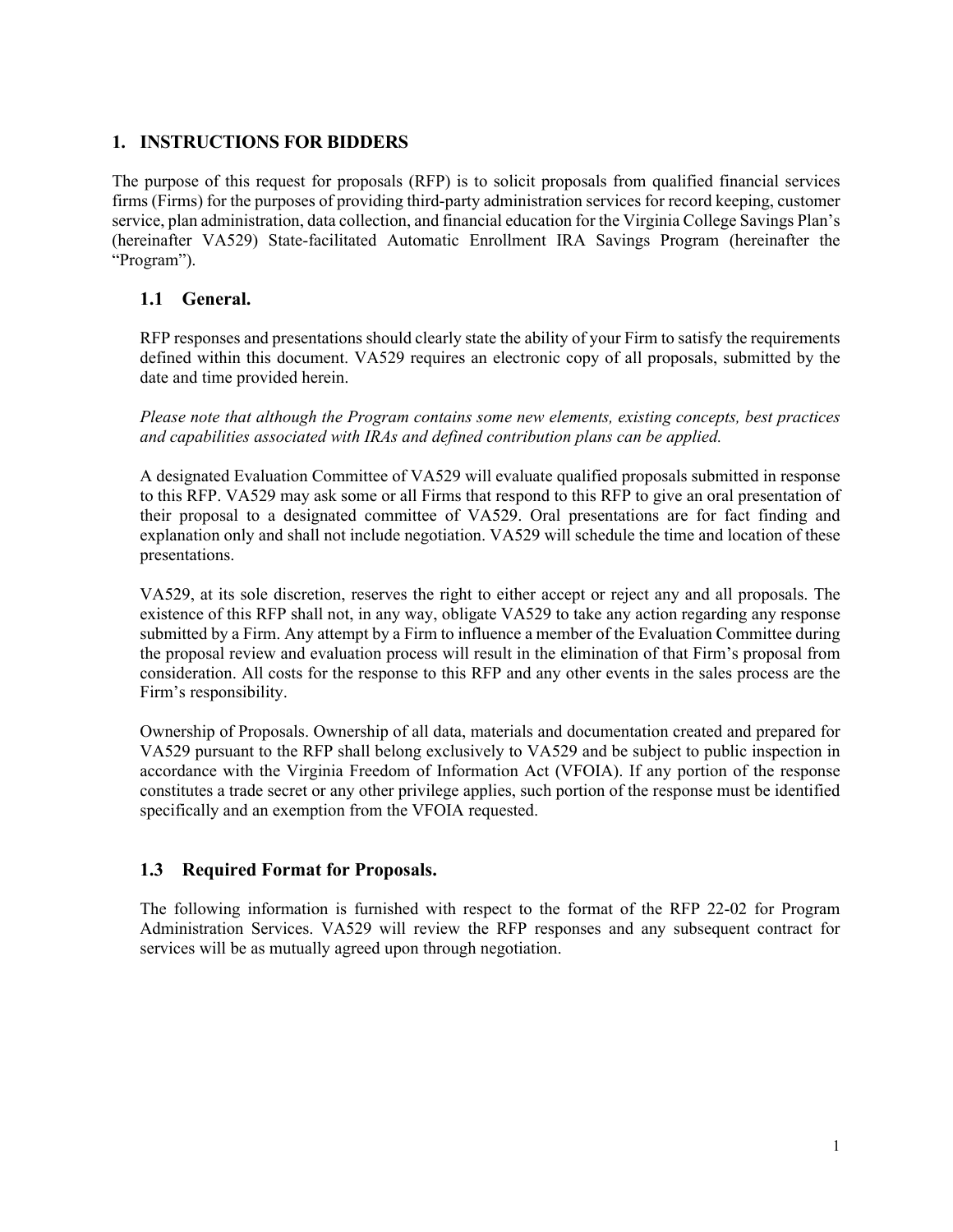Structure and Content requirements:

#### COVER PAGE

Proposers must include a completed cover page that includes the following information:

| Name and Address of Firm: |  |  |
|---------------------------|--|--|
|                           |  |  |
|                           |  |  |
|                           |  |  |
| Contact at Firm:          |  |  |
|                           |  |  |
| Date:                     |  |  |
| Federal EIN:              |  |  |
|                           |  |  |
| Telephone Number:         |  |  |
|                           |  |  |
| Email Address:            |  |  |

#### Section 1 – TABLE OF CONTENTS

Proposers must include a Table of Contents that lists sections and subsections with page numbers that follow the organization and sequence for this proposal as required.

#### Section 2 – MINIMUM QUALIFICATIONS

Proposers are expected to meet the following minimum qualifications to be considered for evaluation. Succinctly describe how you meet each of the minimum qualifications listed below. VA529 may in its sole discretion choose to negotiate with a Firm that does not meet one or more of the minimum qualifications.

- 1. Minimum of 5 years of experience administering IRAs, public or private sector defined contributions plans, including state-sponsored investment programs, or other similar retirement plans.
- 2. Administer a minimum of 10 defined contribution plans across 5,000 participant accounts per plan or 75,000 IRA or similar participant accounts.
- 3. Minimum of at least \$3 billion across all defined contribution and IRA assets under management.
- 4. Proposer must hold and maintain all federal licenses or registrations necessary to comply with applicable federal and state laws and regulations for businesses offering municipal fund securities, investments and retirement services, as applicable.

#### Section 2 – ANSWERS TO RFP QUESTIONS

Answer all questions under 4.3 RFP Questions in the order presented in this RFP. Please also number your responses to align with the numeric order of the questions presented in this RFP. Not doing so may disqualify your Firm from consideration.

#### Section 3 – IMPLEMENTATION STATEMENT OF WORK

Provide a detailed Statement of Work that describes how your Firm intends to complete all of the tasks necessary to launch the Program on or before July 1, 2023. The Implementation Statement of Work should include the following components: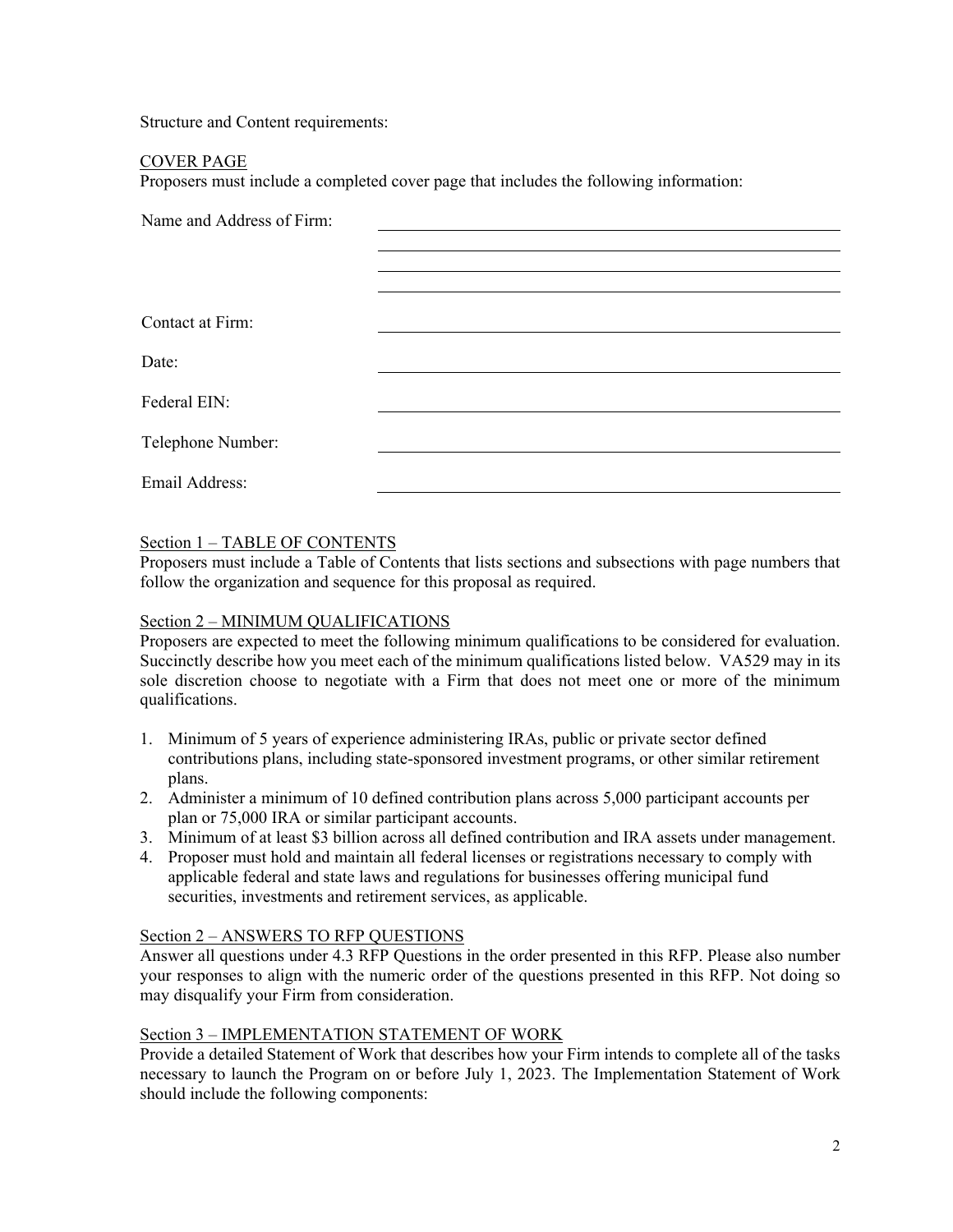- *Work Plan*. Provide a detailed, task-oriented breakdown for each major activity/task required to go live with the Program. Identify the personnel resources (names and titles) who will be assigned to each major activity/task delineated in the Work Plan.
- *Methodologies*. Describe how each major activity/task will be accomplished, providing a detailed explanation of the procedures or processes that will be used to attain the expected outcomes.
- *Deliverables*. List and describe each significant deliverable (outcome) during the implementation period. Include a description of the proposed method of working with the VA529 Retirement Program Director (hereinafter "Director"), the resources or services requested of the Director, and the proposed method of receiving VA529 approval of deliverables.
- *Schedule*. Include a proposed work schedule, by major activity/task, indicating when each activity/task will be accomplished. Identify any significant milestones or deadlines. Include due dates for all significant deliverables.

### Section 4 – PERSONNEL RESOURCES

- *Primary Contact.* Provide the name, title, resume, and e-mail address of the one individual who will be primarily responsible for this engagement.
- *Key Personnel.* Identify the other key personnel who will be assigned to this engagement. Attach resumes reflecting their qualifications and work experience in the subject area.

#### Section 5 – SUBCONTRACTORS

Identify any third-party subcontractors, agents, or providers you propose to use in the delivery of any services for the engagement and their responsibilities. Include the name, description of services provided, the nature and length of relationship with the Firm, location, and term of current contracts with the Firm, if any.

#### Section 6 – REFERENCES

Please provide the company or public entity name, address, contact person, and telephone number of at least three clients for whom the Firm has provided similar or relevant services. Please also indicate the duration of the engagement with each reference.

Describe the services you currently offer to customers which qualify you to provide the services outlined in this RFP. In your response, address, as appropriate, the number and types of accounts and assets under management for which you provide services; information on the types of investment options supported by your current platform; program administration cost examples under current programs (types of fees and charges and rates, in a cost/account format, if applicable).

#### Section 7 – CONFLICT OF INTEREST

Include a disclosure statement concerning any business relationships or assignments that your Firm or any employee of your Firm has or has had since January 1, 2017, that poses or may pose a conflict of interest or the appearance of a conflict of interest in providing administration services to the Program.

#### Section 8 – VALIDATION OF PROPOSAL

Each proposal must be signed by an authorized official and shall be a binding commitment that VA529 may incorporate, in whole or in part, by reference or otherwise, into a services contract that will be negotiated after the final evaluation of Firms. The proposal must also include evidence that the person submitting the proposal has the requisite power and authority on behalf of the Firm to submit and deliver the proposal and subsequently to enter, execute, deliver, and perform the contract.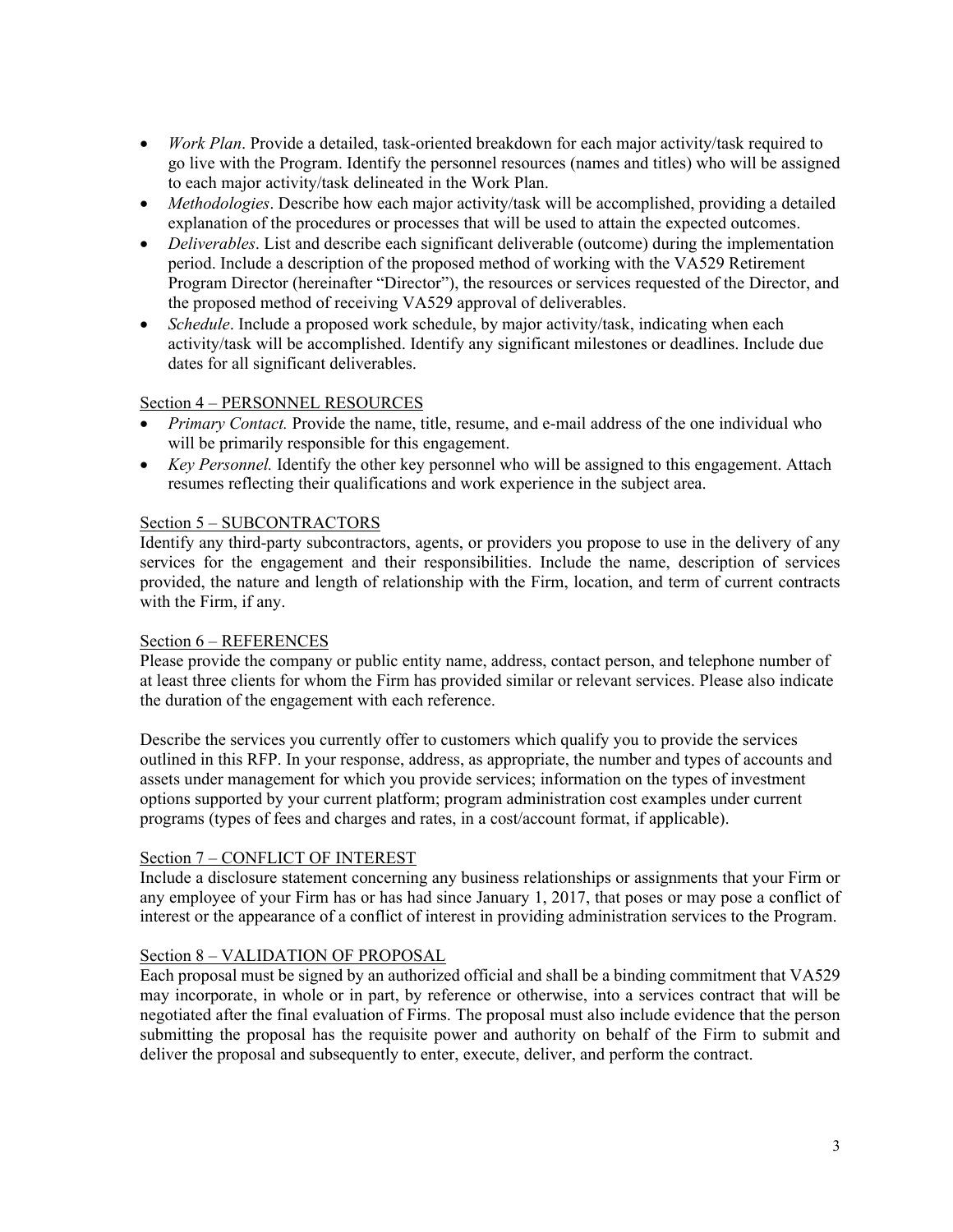#### **1.3 RFP Timeline and Due Date.**

A response to this RFP is due by **5:00 PM EST, MARCH 25, 2022 – late submissions will not be accepted.** VA529 plans to move quickly once responses are received. The timeline is structured to complete a contract by June 30, 2022, with the goal of launching the full Program on or before July 1, 2023. The expectation is for a Pilot launch to open during the first quarter of 2023.

#### **SCHEDULE**

| February 1, 2022                                                               | Issue RFP for Program Administrator                                                                   |
|--------------------------------------------------------------------------------|-------------------------------------------------------------------------------------------------------|
| February 18, 2022 5:00 PM EST                                                  | Questions, if any, must be in email and sent to<br>$procurrent(\omega) \rightarrow 529$ .com.         |
| February 25, 2022                                                              | Answers to questions, if any, released by<br>VA529 will be made available on the Agency's<br>website. |
| March 25, 2022 5:00 PM EST                                                     | Submission deadline                                                                                   |
| April 11-15, 2022 (tentative; may be sooner or<br>later in VA529's discretion) | Finalist interviews, if necessary                                                                     |
| May 13, 2022 (tentative; may be sooner or later<br>in VA529's discretion)      | Selection process concludes                                                                           |

All contacts regarding this RFP must be in email and sent to procurement  $@$  virginia529.com.

Anna Chilton, Procurement Officer Virginia College Savings Plan Phone: 804-717-7511 Fax: 804-323-2708

### **2. VA529 BACKGROUND INFORMATION**

#### *This section is informational only; VA529 requires no response to this section.*

Virginia College Savings Plan, also known as Virginia529SM (VA529) is an independent agency of the Commonwealth of Virginia, created by the 1994 Acts of Assembly, codified at Chapter 7 of Title 23.1 (§§ 23.1-700 *et seq.*) of the Code of Virginia of 1950, as amended. VA529 currently administers four Internal Revenue Code (IRC) § 529 education savings programs for the Commonwealth of Virginia. VA529's programs include its Defined Benefit 529 Program (legacy Prepaid529<sup>SM</sup> and the Tuition Track Portfolio), and three savings programs: Invest529<sup>SM</sup>, CollegeAmerica®, and CollegeWealth®. VA529 is responsible for assets in excess of \$100 billion across the four education savings programs it administers, making it the largest  $\S$  529 plan in the country. VA529 also administers two IRC  $\S$  529A ABLE disability savings programs, ABLEnow® and ABLEAmerica®. Additional information about VA529 may be found on our website at Virginia529.com.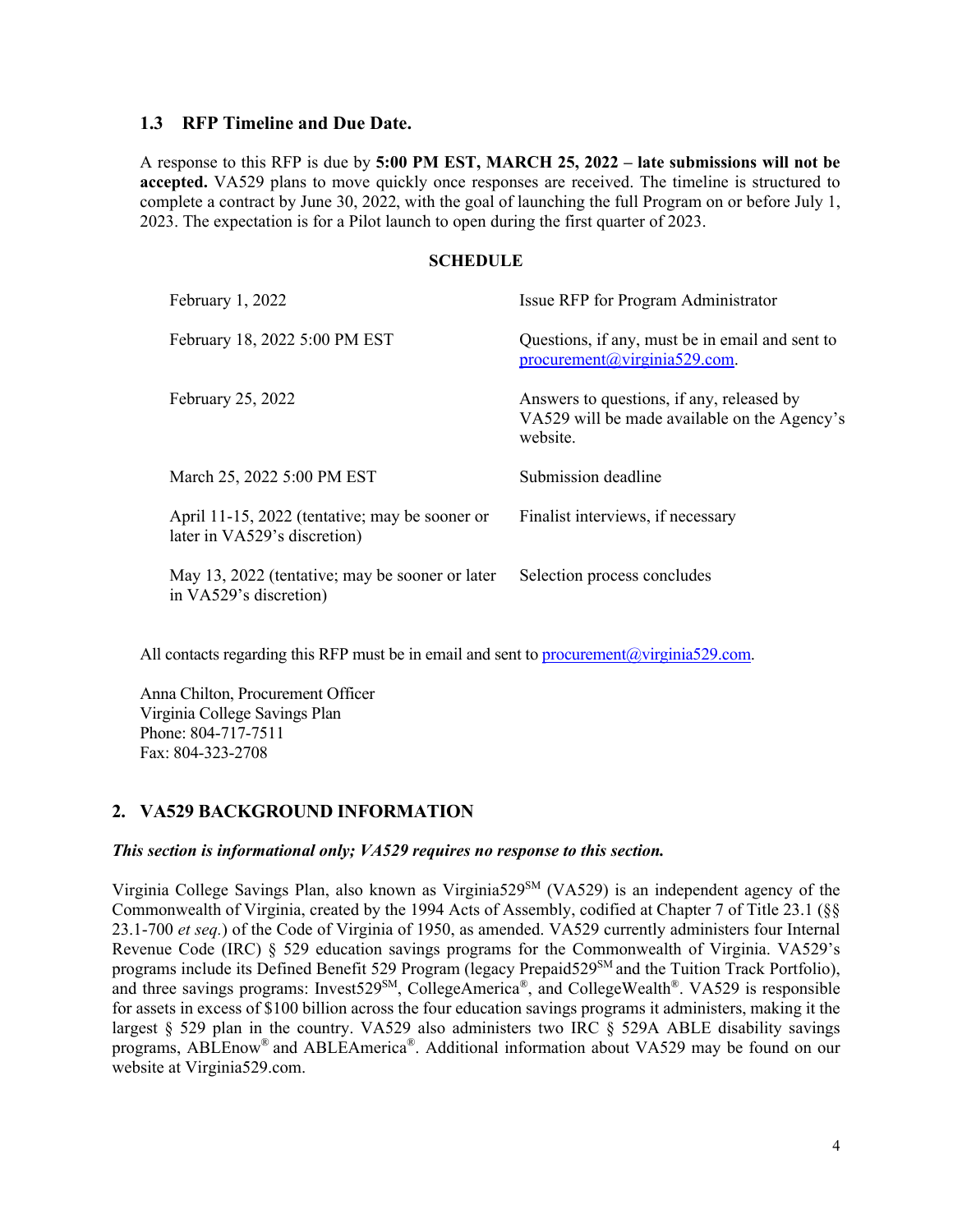VA529 is administered by Chief Executive Officer Mary G. Morris and an eleven-member Board. Ms. Morris is a tax, securities and bond attorney, as well as a former Treasurer of Virginia and former Senior Assistant Attorney General. VA529's Board is comprised of four citizen members appointed by the Governor, two citizen members appointed by the Speaker of the Virginia House of Delegates, one citizen member appointed by the Senate of Virginia Committee on Rules, and four state officials who serve by virtue of the state offices they hold: the State Treasurer, the State Comptroller, the Chancellor of the Virginia Community College System, and the Executive Director of the State Council of Higher Education for Virginia. Citizen members are required to have significant experience in finance, accounting, law, or investment management.

The Program will be administered by VA529's Board. Firms are requested to read the enabling legislation that provides the framework for the Program as well as the powers and duties of the Board by clicking here. In addition, the Board has the powers and duties to:

- 1. Explore and, as appropriate, establish incentives to encourage participation in the Program by Eligible Employers and Eligible Employees, including a grant program to incentivize compliance with the Program and to defray the costs of small businesses; and
- 2. Assess the feasibility of multistate or regional agreements to administer the Program through shared administrative and operational resources and enter into those agreements if deemed beneficial to the Program.

To assist the Board with directing, managing, and administering the Program, VA529 has created the Retirement Program Advisory Committee (hereinafter the "PAC"). The PAC is comprised of members with expertise in one or more of the following areas: retirement plan design, retirement plan investments, domestic or international equity or fixed-income securities, cash management, alternative investments, institutional real estate investments, or managed futures. The recommendations of the PAC are not binding on the Board.

VA529's Board, with assistance from the PAC, will be responsible for overall Program design, Program investment option selection, marketing and outreach activities (although aspects may be coordinated with the selected Firm) and Program oversight. VA529 will contract with the selected Firm to provide a turnkey solution for specific administration services outlined in Section 4 - Scope of Services.

# **3. PROGRAM OVERVIEW**

### **3.1 PROGRAM BACKGROUND**

Chapter 506 of the 2020 Virginia Acts of the Assembly directed VA529 to analyze current state and federal programs that encourage citizens to save for retirement by participating in retirement savings plans and to submit a report of its findings to the General Assembly on or before December 15, 2020. The final report (VA529 Report) arose out of the legislature's recognition that many employed Virginians lack sufficient retirement savings. The VA529 Report also highlighted the fact that the lack of sufficient retirement savings has a clear negative impact not only on individual households illequipped to maintain their standard of living in retirement, but also on the Commonwealth and its fiscal and economic health. Among other key takeaways and recommendations, the findings of the VA529 Report included the following:

1. The main cause of the retirement savings gap is lack of access to retirement savings options at work.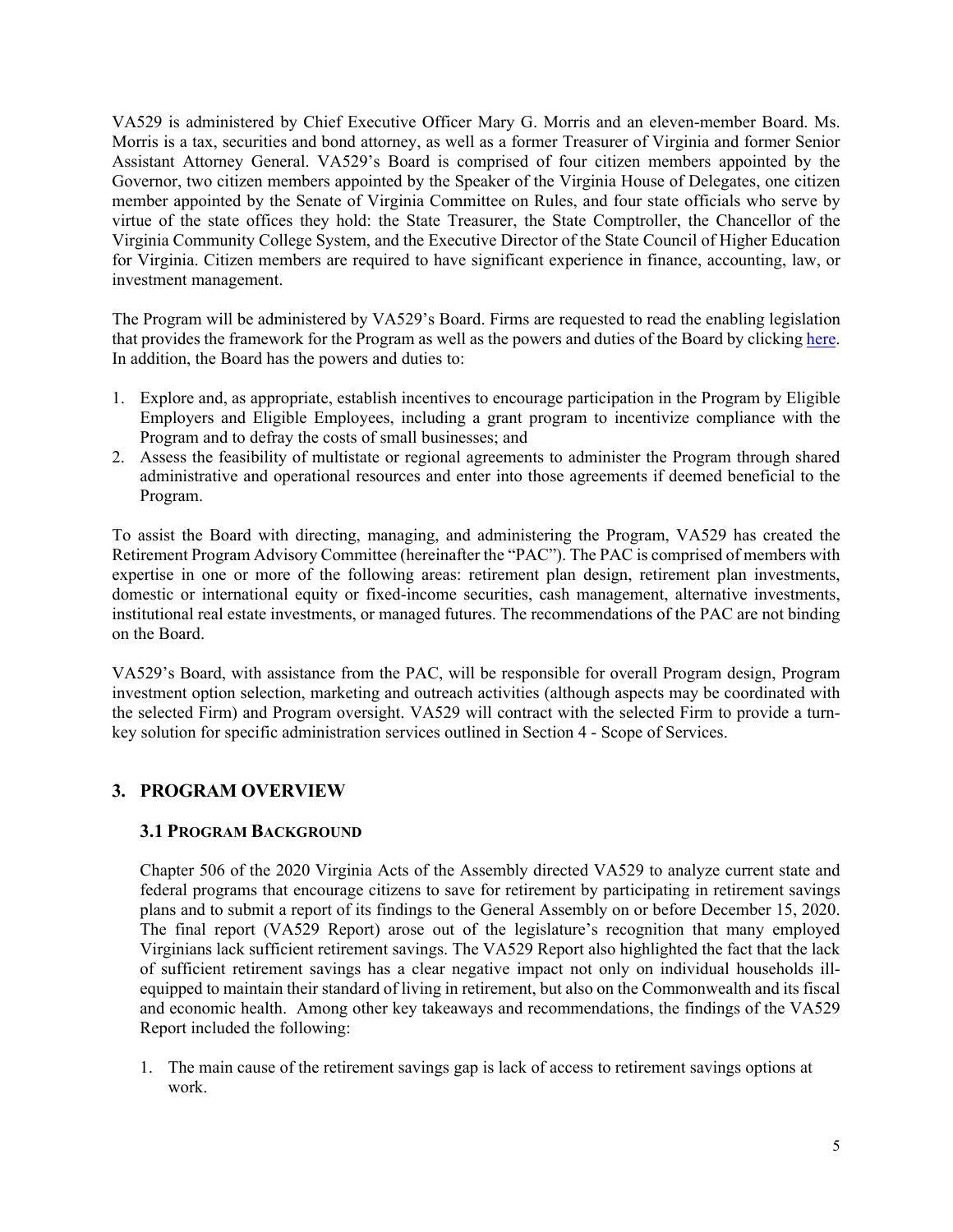- 2. Forty-five percent of Virginia's private sector workforce, or 1.2 million workers, do not have access to a retirement savings plan at work.
- 3. A state-facilitated auto-IRA program is the model which has shown itself to be significantly more effective than the alternatives in driving saving behaviors. The auto-IRA model minimizes the barriers to employers while maximizing program features to best serve employees.
- 4. A financial education component should be included to provide financial education to private citizens and support in retirement planning.

In 2021, the Virginia General Assembly adopted legislation authorizing the creation of the Program in Virginia. In April 2021, Governor Northam signed Chapter 556 of the 2021 Virginia Acts of Assembly, which gave VA529 responsibility for developing and implementing a State-facilitated IRA Savings Program (the "Program") for eligible employees in the Commonwealth of Virginia.

Participation in the Program is mandatory for Eligible Employers, which are employers who (i) are non-governmental employers who have been operating in the Commonwealth for at least two years prior to Program implementation; (ii) have twenty-five (25) or more Eligible Employees; and (iii) do not currently offer a retirement savings option to their employees. For the purposes of Program participation, Eligible Employees are individuals who are (i) eighteen (18) years of age or older; (ii) currently employed at least thirty (30) hours a week; and (iii) are receiving wages. Eligible Employees working for an Eligible Employer will be automatically enrolled in the Program with the opportunity to opt-out. The Program is not a qualified employee benefits program under the Employee Retirement Income Security Act (ERISA) and is sponsored and administered by the Commonwealth of Virginia. The Program is set to launch on or before July 1, 2023.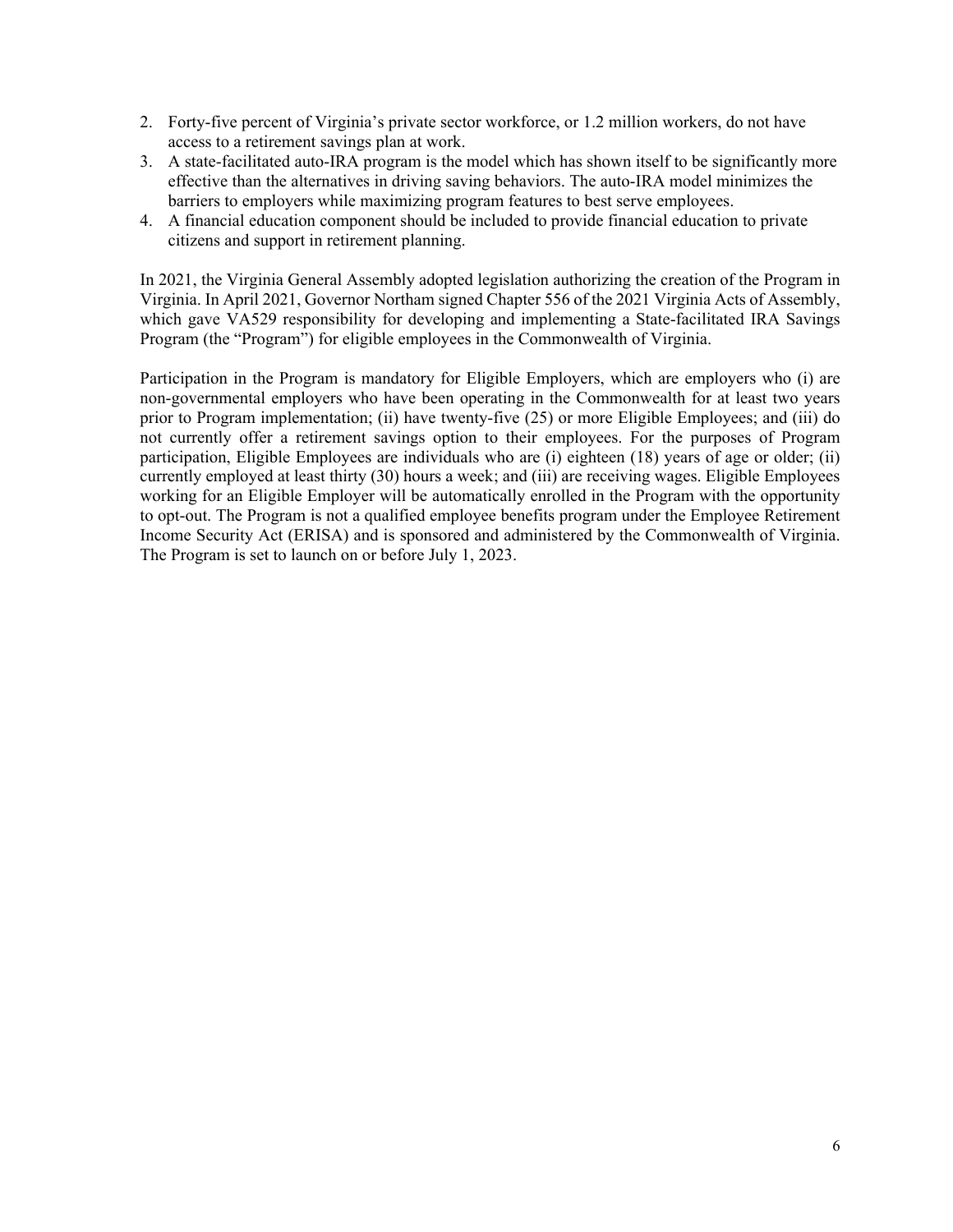# **3.2 PROGRAM SPECIFICS**

The following provides an overview of Program specifics:

| Name of the Program             | <b>TBD</b>                                                                                                                                                                                                                                                                                                                                                                                                                                                                                                                       |  |  |
|---------------------------------|----------------------------------------------------------------------------------------------------------------------------------------------------------------------------------------------------------------------------------------------------------------------------------------------------------------------------------------------------------------------------------------------------------------------------------------------------------------------------------------------------------------------------------|--|--|
| <b>Type of Program</b>          | State-facilitated Automatic Enrollment IRA Savings Program                                                                                                                                                                                                                                                                                                                                                                                                                                                                       |  |  |
| <b>Date Contribution Begins</b> | Anticipated to be no later than July 1, 2023 (to be discussed with<br>Program administrator)                                                                                                                                                                                                                                                                                                                                                                                                                                     |  |  |
| <b>ELIGIBILITY</b>              |                                                                                                                                                                                                                                                                                                                                                                                                                                                                                                                                  |  |  |
| Eligible Employer               | Pursuant to Title 2.2, Chapter 27.1 of the Code of Virginia,<br>$\bullet$<br>Eligible Employer is defined as:                                                                                                                                                                                                                                                                                                                                                                                                                    |  |  |
|                                 | A non-governmental business, industry, trade, profession, or<br>other enterprise in the Commonwealth, whether conducted<br>on a for-profit or nonprofit basis, that employed twenty-five<br>(25) or more Eligible Employees, as reported to the Virginia<br>Employment Commission pursuant to 16VAC5-32-20, or<br>any successor regulation, for the quarter ending December<br>31 and the three quarters of the preceding calendar year and<br>has been operating for at least two (2) years prior to<br>Program implementation. |  |  |
|                                 | The term Eligible Employer does not include an employer<br>٠<br>that sponsors, maintains, or contributes to an automatic<br>enrollment payroll deduction IRA or a qualified retirement<br>plan in compliance with federal law for its employees,<br>including plans qualified under $\S$ 401(a), 403(a), 403(b),<br>408(k), or 408(p) of the Internal Revenue Code.                                                                                                                                                              |  |  |
|                                 | Eligible Employers are required to participate in the<br>٠<br>Program; however, non-Eligible Employers may also<br>facilitate participation of non-Eligible Employees (defined<br>below) or Participating Individuals (defined below).                                                                                                                                                                                                                                                                                           |  |  |
| Eligible Employees              | Eligible Employee means any individual who is (i) eighteen<br>٠<br>(18) years of age or older, (ii) currently employed at least<br>thirty (30) hours a week, and (iii) receiving wages.                                                                                                                                                                                                                                                                                                                                          |  |  |
|                                 | All Eligible Employees shall be enrolled in the Program<br>٠<br>unless they opt-out.                                                                                                                                                                                                                                                                                                                                                                                                                                             |  |  |
|                                 | Self-employed individuals may also voluntarily participate<br>in the Program even if they do not meet the definition of<br>Eligible Employee.                                                                                                                                                                                                                                                                                                                                                                                    |  |  |
| Participating Individual        | Participating Individual means any individual who enrolls in the<br>Program independent of an employment relationship with an                                                                                                                                                                                                                                                                                                                                                                                                    |  |  |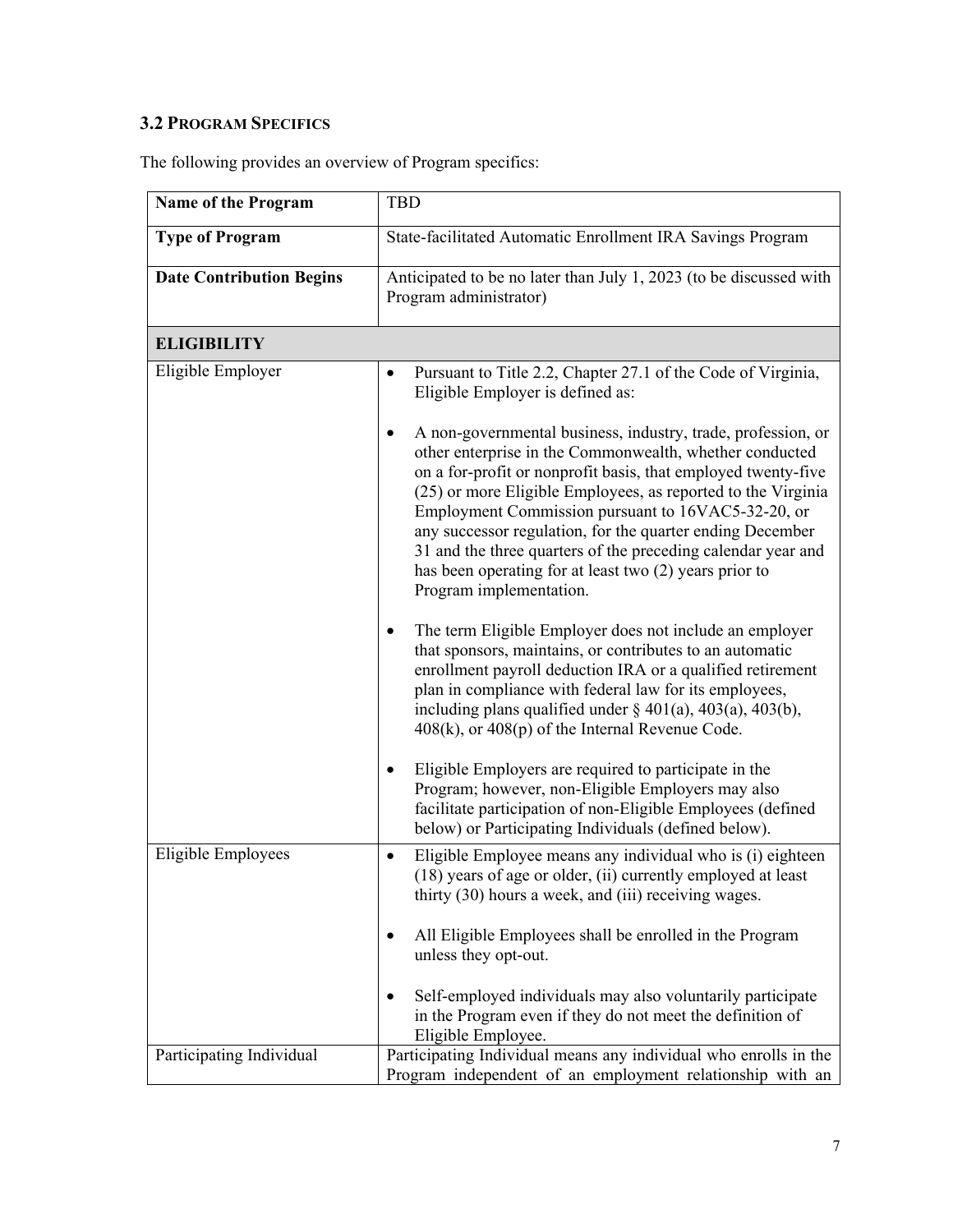|                                                                       | Eligible Employer, maintains an account in the Program, and is<br>not a participating employee.                                                                                                                                                                                                                                   |  |  |
|-----------------------------------------------------------------------|-----------------------------------------------------------------------------------------------------------------------------------------------------------------------------------------------------------------------------------------------------------------------------------------------------------------------------------|--|--|
|                                                                       | Participating Individuals include gig workers, part-time workers<br>working less than thirty (30) hours per week, non-Eligible<br>Employees working for an Eligible Employer, or self-employed<br>individuals.                                                                                                                    |  |  |
| <b>PROGRAM BASICS</b>                                                 |                                                                                                                                                                                                                                                                                                                                   |  |  |
| Account Type                                                          | Roth Individual Retirement Account as the standard default IRA<br>with the option of a Traditional $IRA$ – one account per enrolled<br>individual (Program Participant).                                                                                                                                                          |  |  |
| IRA Type(s)                                                           | Roth IRA (default); option of Traditional IRA                                                                                                                                                                                                                                                                                     |  |  |
| Contributions - Eligible<br>Employer                                  | Not permitted                                                                                                                                                                                                                                                                                                                     |  |  |
| Contributions - Eligible<br>Employee                                  | Employee contributions are withheld and transmitted by the<br>Eligible Employer on behalf of the Eligible Employee                                                                                                                                                                                                                |  |  |
|                                                                       | In accordance with Program requirements, procedures, and<br>guidance, contributions must be transmitted on the earliest date<br>that the amount withheld can be transmitted but no later than ten<br>(10) business days following the date upon which the Eligible<br>Employee's contributions were withheld from their paycheck. |  |  |
| Contributions - Opt-in<br>Participants (Participating<br>Individuals) | Self-employed individuals, gig workers, Eligible Employees not<br>employed by an Eligible Employer or whose employer does not<br>facilitate participation in the Program may participate in the<br>Program and will be allowed to opt-in and make contributions<br>directly as a Participating Individual.                        |  |  |
|                                                                       | The enabling statute allows for 1) an employer that is not an<br>Eligible Employer to facilitate participation of its Eligible<br>Employees in the Program, and 2) any Eligible Employee whose<br>employer does not facilitate his participation in the Program or<br>any self-employed individual to enroll in the Program.      |  |  |
| <b>Automatic Enrollment Process</b>                                   | Employer-facilitated with technical support by the Program<br>administrator.                                                                                                                                                                                                                                                      |  |  |
|                                                                       | An opt-out period will occur before payroll deductions begin;<br>only the employee can opt him or herself out of the Program.                                                                                                                                                                                                     |  |  |
|                                                                       | An Eligible Employer will automatically enroll an Eligible<br>Employee into the Program at the established default<br>contribution rate no later than 30 days after initial notification<br>has been provided to the Eligible Employee.                                                                                           |  |  |
|                                                                       | An Eligible Employee may opt-out of the Program or have<br>payroll deductions stopped at any time by electing a contribution<br>level of zero.                                                                                                                                                                                    |  |  |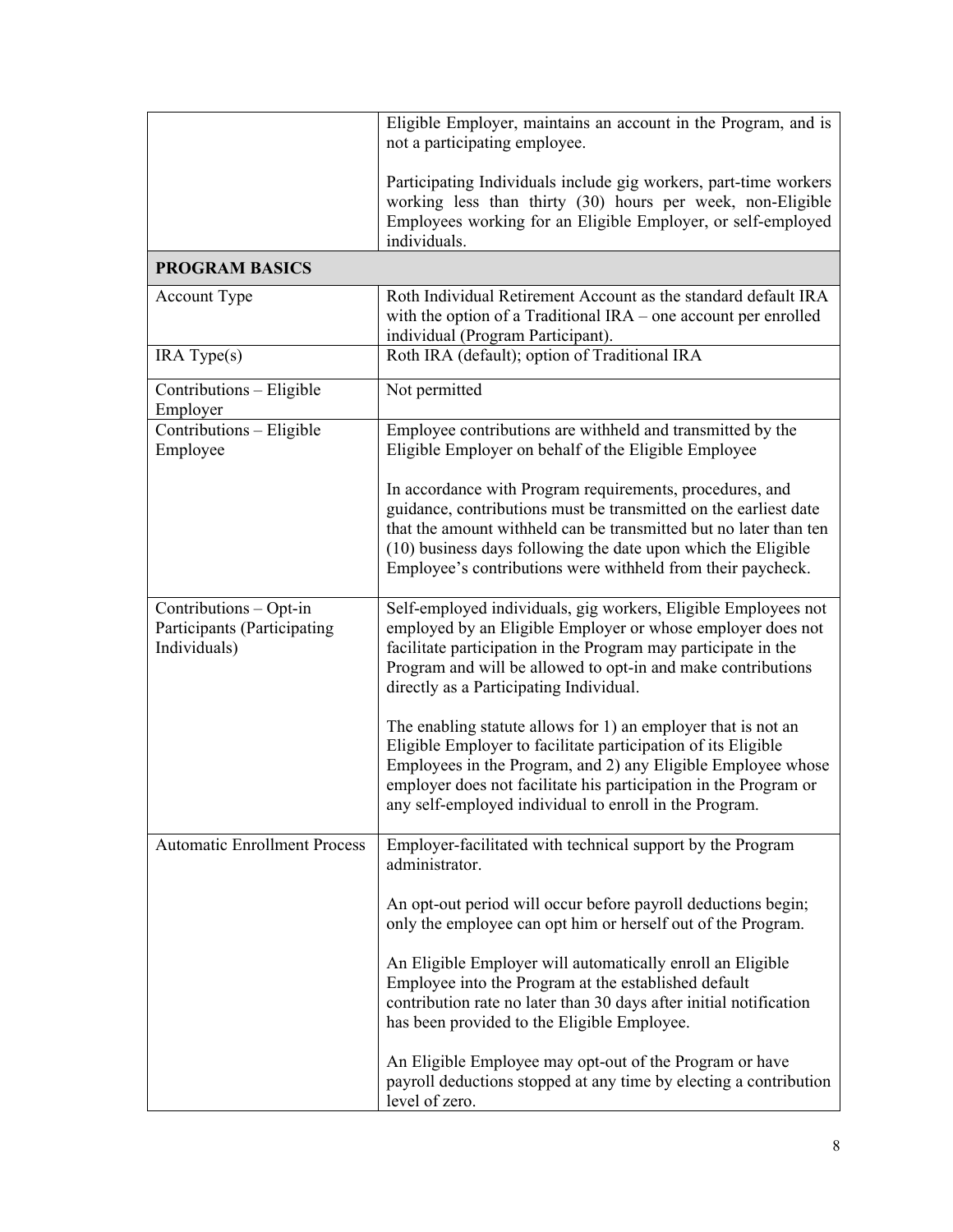| Default Contribution and<br><b>Auto-escalation Rates</b>                     | 5.0% of the Participant's taxable wages, increasing 1% each<br>year, up to a maximum contribution rate of 10%                                                                                                                                                                                                                                                                                                     |
|------------------------------------------------------------------------------|-------------------------------------------------------------------------------------------------------------------------------------------------------------------------------------------------------------------------------------------------------------------------------------------------------------------------------------------------------------------------------------------------------------------|
| Contributions - Electable<br>Levels                                          | Participants can select a contribution rate that may be expressed<br>as (i) a percentage of taxable wages or (ii) a dollar amount up to<br>the maximum contribution limit under the Internal Revenue<br>Code.                                                                                                                                                                                                     |
| <b>Contribution Changes</b>                                                  | Participants can elect an alternative contribution amount at<br>initial enrollment period and at such frequencies as will be<br>determined by the Board.                                                                                                                                                                                                                                                          |
| <b>Employee Contribution</b><br>Cessation                                    | Participants can stop contributing at any time (subject to the<br>limitations in the Internal Revenue Code governing Roth IRAs),<br>i.e., 0% contribution election.                                                                                                                                                                                                                                               |
| <b>Contribution Date and Fund</b><br>Deposit Frequency                       | In accordance with Program requirements, procedures, and<br>guidance, contributions must be transmitted on the earliest date<br>that the amount withheld can be transmitted but no later than 10<br>business days following the date upon which the Participant's<br>contributions were withheld from the paycheck.                                                                                               |
| <b>Contribution File Processing</b><br>Issue/Reject Management               | Predominately, an employer will file monthly contribution<br>amounts and associated data via an administrative portal with<br>web submittal and Automated Clearing House (ACH) or<br>equivalent funding process/platform.                                                                                                                                                                                         |
| <b>Contribution Limit Monitoring</b><br>and Management (Across<br>Employers) | Participant responsible for monitoring contribution limits at the<br>Program level; however, the account system should also cease<br>accepting contributions once the annual contribution limits<br>established by law have been reached.                                                                                                                                                                         |
| Roth IRA Income Limit<br>Compliance and Eligibility<br>Management            | Participant responsible for complying with IRS income limits<br>for Roth (after-tax) contributions.                                                                                                                                                                                                                                                                                                               |
| <b>INVESTMENT OPTIONS</b>                                                    |                                                                                                                                                                                                                                                                                                                                                                                                                   |
| Requirements                                                                 | In accordance with the enabling statute, the Board shall select<br>one or more investment funds in which Program Participants<br>may elect to invest and a default investment fund for<br>Participants who do not make an affirmative investment<br>election.                                                                                                                                                     |
| Default Investment Option                                                    | The default investment option has not been determined. The<br>Program may use a capital preservation fund as the default<br>investment option or it may use an age-based target date fund as<br>the default investment option. The timing of initial contributions<br>may impact that decision. The timing and manner of moving<br>from a capital preservation fund to a target date fund is to be<br>determined. |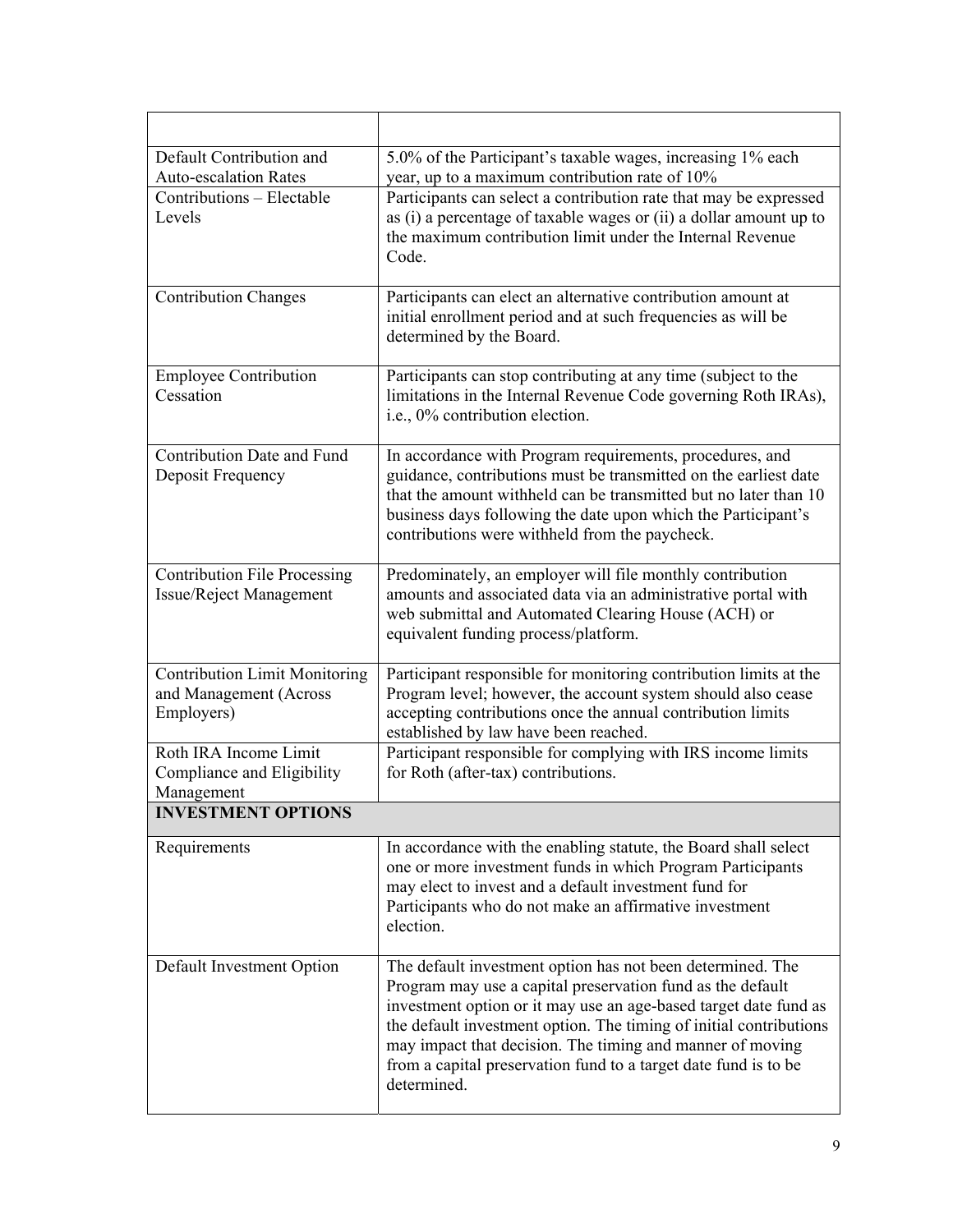| Participant Investment<br>Direction                    | Yes                                                                                                                                                                                                                                                                                                                                                                                                                                                                                                                                                                                                                                                                                                                                                                                                                                                                                                                                                                                                                                                                 |
|--------------------------------------------------------|---------------------------------------------------------------------------------------------------------------------------------------------------------------------------------------------------------------------------------------------------------------------------------------------------------------------------------------------------------------------------------------------------------------------------------------------------------------------------------------------------------------------------------------------------------------------------------------------------------------------------------------------------------------------------------------------------------------------------------------------------------------------------------------------------------------------------------------------------------------------------------------------------------------------------------------------------------------------------------------------------------------------------------------------------------------------|
| <b>Investment Option Changes</b>                       | Daily                                                                                                                                                                                                                                                                                                                                                                                                                                                                                                                                                                                                                                                                                                                                                                                                                                                                                                                                                                                                                                                               |
| Frequency of Valuation                                 | Daily                                                                                                                                                                                                                                                                                                                                                                                                                                                                                                                                                                                                                                                                                                                                                                                                                                                                                                                                                                                                                                                               |
| <b>ACCOUNT SERVICING</b>                               |                                                                                                                                                                                                                                                                                                                                                                                                                                                                                                                                                                                                                                                                                                                                                                                                                                                                                                                                                                                                                                                                     |
| Methods                                                | Mobile, online portal, email, online chat, and telephone for<br>Eligible Employees and Participants, at a minimum.                                                                                                                                                                                                                                                                                                                                                                                                                                                                                                                                                                                                                                                                                                                                                                                                                                                                                                                                                  |
| General Account Inquiry (i.e.,<br>Balance information) | Individual self-service mobile, online portal, and telephone with<br>online chat support for Eligible Employees and Participants.                                                                                                                                                                                                                                                                                                                                                                                                                                                                                                                                                                                                                                                                                                                                                                                                                                                                                                                                   |
| General Account Maintenance                            | Individual self-service via mobile and web with online chat and<br>telephone support for:<br>Investment performance<br>Investment election changes<br>٠<br>Investment fund transfers<br>$\bullet$<br>Indicative data changes<br>$\bullet$<br>Beneficiary designations                                                                                                                                                                                                                                                                                                                                                                                                                                                                                                                                                                                                                                                                                                                                                                                               |
| Participant Account<br><b>Statements</b>               | Participant account statements should include, at a minimum:<br>1. Account type;<br>2. Beginning/ending account balance, summary of<br>contributions and distributions for the reporting period;<br>and closing net asset value (NAV)<br>3. Percentage of asset allocation in each investment option<br>selected;<br>4. Personal performance of each investment option<br>selected for both the quarterly and year-to-date reporting<br>period;<br>5. Amount and description of fees;<br>Contribution, distribution and transfer transactions<br>6.<br>processed and completed for the reporting period,<br>including purchase or sell price for each transaction;<br>Beneficiary designation information;<br>7.<br>Estimate of the amount of income the account is<br>8.<br>projected to generate based on reasonable assumptions;<br>and<br>Customer contact information for assistance, including<br>9.<br>toll-free number, web, and email address; and<br>10. Any required and/or recommended disclosure(s) to<br>further clarify information on the statement |
| <b>Distributions</b>                                   | At any time, subject to IRA rules.                                                                                                                                                                                                                                                                                                                                                                                                                                                                                                                                                                                                                                                                                                                                                                                                                                                                                                                                                                                                                                  |
| Rollovers Out                                          | Permitted as applicable under the Internal Revenue Code.                                                                                                                                                                                                                                                                                                                                                                                                                                                                                                                                                                                                                                                                                                                                                                                                                                                                                                                                                                                                            |
| Rollovers In                                           | Permitted as applicable under the Internal Revenue Code.                                                                                                                                                                                                                                                                                                                                                                                                                                                                                                                                                                                                                                                                                                                                                                                                                                                                                                                                                                                                            |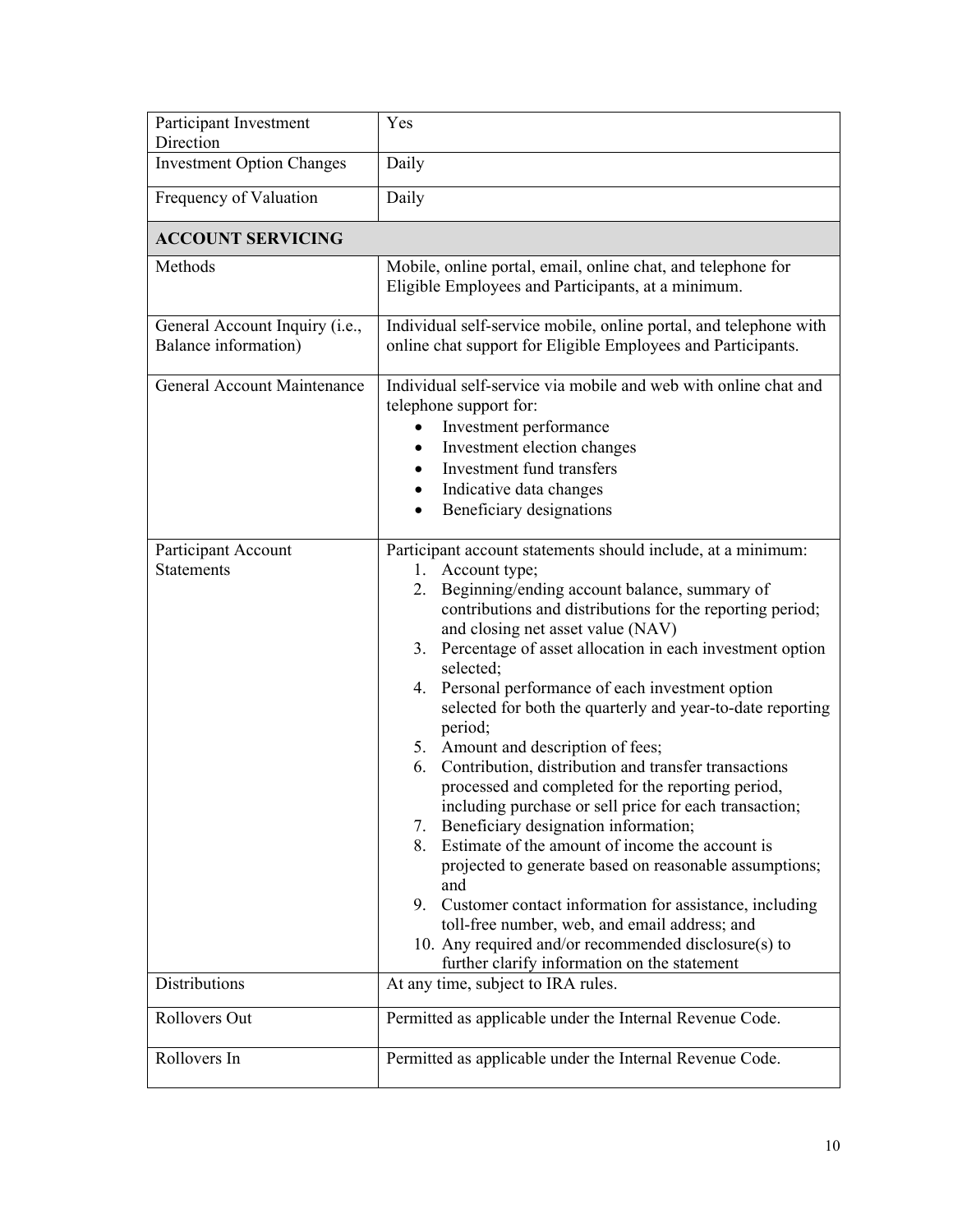| Distribution Services,<br>Including Retirement Eligible | Primarily through a web-based self-service capability, plus<br>additional support methods as identified by the Program<br>administrator or VA529. |  |
|---------------------------------------------------------|---------------------------------------------------------------------------------------------------------------------------------------------------|--|
| <b>Education and Communication</b>                      | Collaboration with VA529 on development of all employer and                                                                                       |  |
| Materials                                               | Participant materials; anticipated requirements include an                                                                                        |  |
|                                                         | employer toolkit to support employer readiness to facilitate the                                                                                  |  |
|                                                         | Program effectively, and an employee enrollment form and                                                                                          |  |
|                                                         | related tools and information.                                                                                                                    |  |
| Program Participant Tools and                           | Program Participant tools to support retirement readiness                                                                                         |  |
| Links                                                   | estimation and links to national and in-state resources to support                                                                                |  |
|                                                         | financial education and coaching as identified by the Program                                                                                     |  |
|                                                         | Administrator or VA529.                                                                                                                           |  |
|                                                         |                                                                                                                                                   |  |

# **3.3 CONTRACT TERM**

The Firm should expect to provide record keeping and administrative services for a term not less than five (5) years with the option for renewal upon term completion.

The contract's term will be set during negotiations between VA529 and the successful proposer (Contractor). VA529 anticipates that the successful proposer will commence work on the contract start date, or on the express date set by VA529 and the Contractor, after all approvals have been obtained and the contract is fully executed. If the Contractor fails to commence work at the agreed upon time, VA529, upon five (5) days written notice to the Contractor, reserves the right to terminate the contract. In addition, the Contractor shall be liable to VA529 and to the Commonwealth of Virginia for the difference between the Contractor's proposal price and the actual cost of performing work by another contractor.

# **4. SCOPE OF SERVICES**

### **4.1 Introduction.**

VA529 anticipates outsourcing many Program functions to the Firm selected as a result of this RFP process. The chosen Firm shall perform the contracted services in accordance with all applicable federal and state laws, administrative rules, and regulations.

### **4.2 Scope of Work.**

VA529 requests a turn-key Program management solution, with the ability to customize certain aspects as agreed between the parties, as VA529 retains oversight and responsibility for the Program. VA529 also has an internal communications and marketing team and is interested in a collaborative approach to marketing and outreach activities and Program website development and maintenance. Responses to the RFP should reflect recommendations for shared responsibility in this regard.

Specifically, with oversight from VA529 the chosen Firm will assume responsibility for:

1. All recordkeeping, administrative, and fund management services necessary to efficiently operate a payroll-deduction IRA;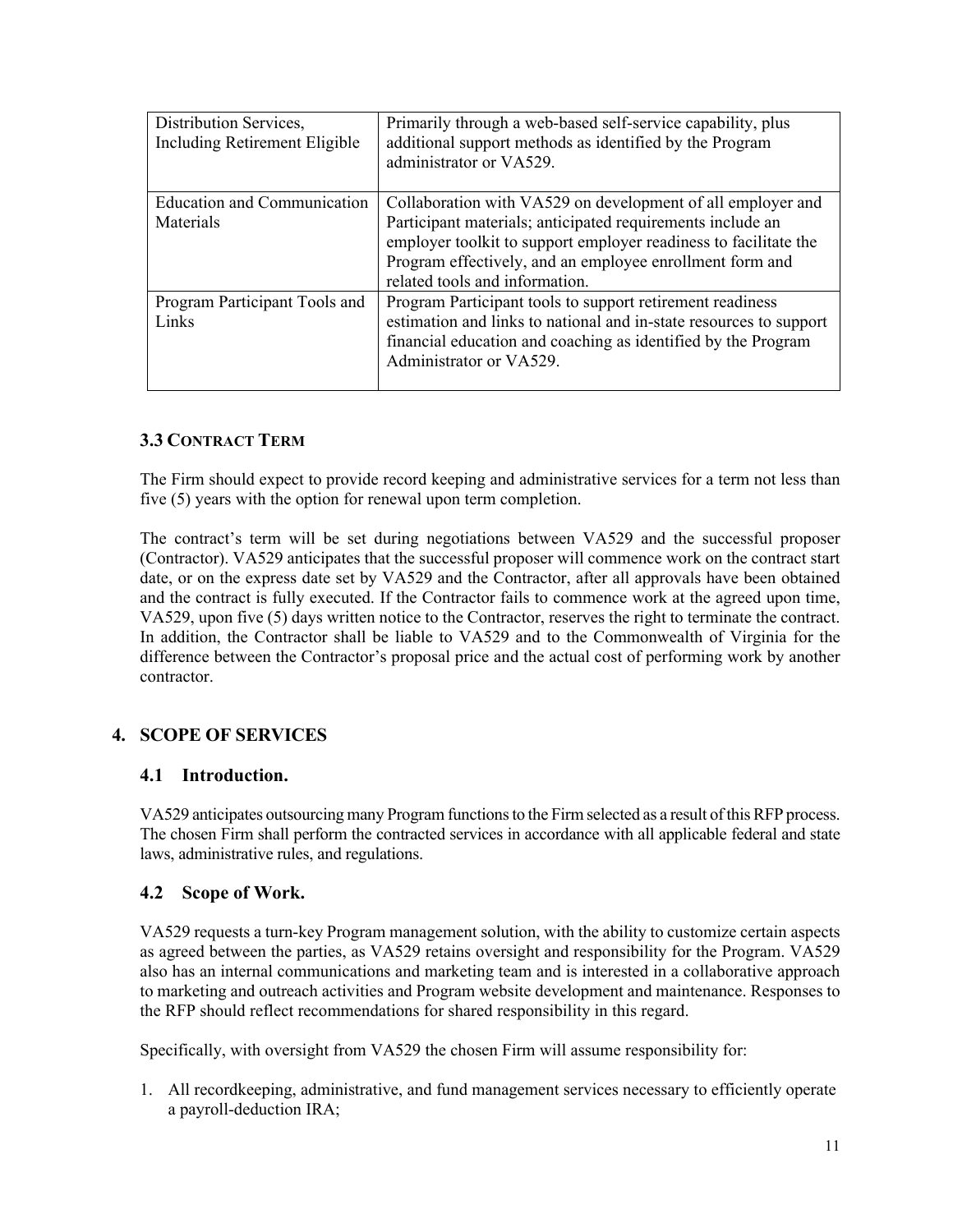- 2. Providing custody and fund accounting services;
- 3. Establishing the automatic enrollment process (paper and online) for Program Participants vis facilitating employers;
- 4. Establishing employer exit processes for employers that are no longer mandated to participate in the Program;
- 5. Establishing an annual escalation feature for Program Participants based on the amount and schedule established by the Program;
- 6. Maintaining Program Participant and beneficiary information;
- 7. Receiving and depositing Program contributions;
- 8. Disbursing funds;
- 9. Monitoring IRA contribution limitations and alerting Participants of excess contributions; Processing IRA inbound and outbound rollovers;
- 10. Developing and sending Program documents necessary for administration and promotion of the Program, including but not limited to the following:
	- a. The Program Disclosure Statement containing all the Program rules and material information necessary for Program Participants to make informed decisions regarding their investment;
	- b. Required supplements to the Program Disclosure Statement;
	- c. The IRA Disclosure Statement and Custodial Agreement
	- d. Monthly/quarterly account statements for Program Participants, to be delivered electronically at a specified interval or frequency and available online;
	- e. Annual account statements for Program Participants, to be delivered via the United States Postal Service and/or provided via electronic delivery, as specified by the Program Participant;
	- f. Tax reporting requirements;
	- g. Paper and/or electronic confirmation notices of the following: enrollment (including all data provided and the designations made), changes to account information, and transactions. Such account statements and confirmations may be sent via U.S. postal mail, electronically, and/or provided via a Program Participant portal; and
	- h. Enrollment materials including the following: automatic enrollment notice, an opt-out form to be used by Eligible Employees, a list of customer service resources available to Program Participants and facilitating employers, onboarding documentation, and noncompliance documentation.
- 11. Submitting Program data to VA529 on a periodic basis and/or on demand and making recommendations for amendments or supplements to offering materials, as appropriate;
- 12. Providing a platform or portal for VA529 as Program Sponsor to access and retrieve employer and participant data;
- 13. Providing all necessary compliance services for the Program;
- 14. Monitoring changes in federal and state laws and regulations which might impact the Program, advising VA529 of those changes, and working with VA529 to implement any necessary or desired changes;
- 15. Preparing, at the Firm's expense, an annual audit of the Program in accordance with state law;
- 16. Processing all account activity (e.g., account openings and contribution and withdrawal processing) on a daily basis;
- 17. Monitoring contribution limits and sending written and/or electronic notices to Program Participants who are approaching or have exceeded the annual contribution limits;
- 18. Preparing an Annual Program Report, subject to the approval of VA529. The Report will be written in language that is easy-to-read and understand and will include contact details to obtain more information;
- 19. Developing and maintaining an accessible, operational and mobile-responsive Eligible Employer and Participant portals providing at a minimum the following features: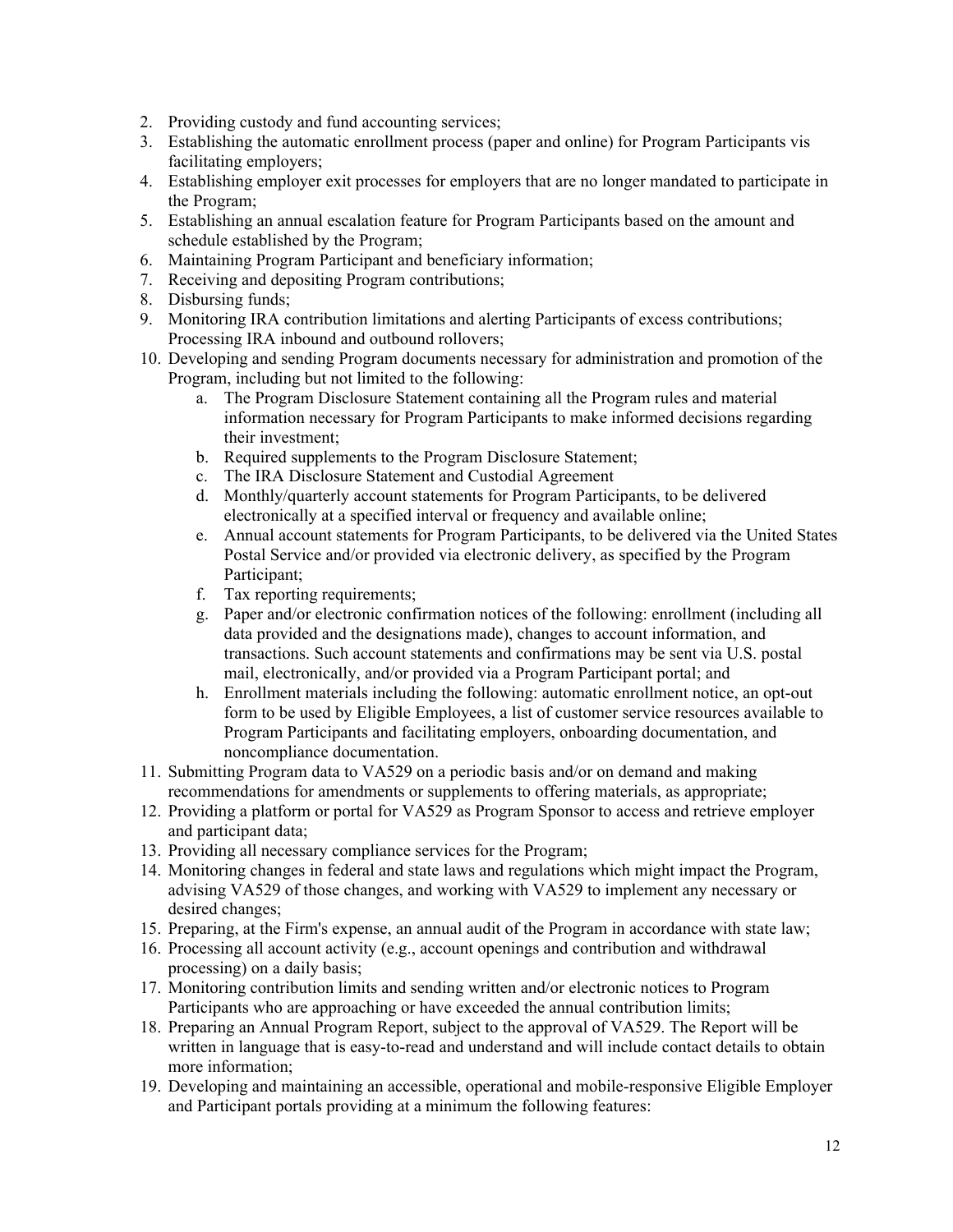- a. State-of-the-art security and password protocols for both the Program Participant and employer portals;
- b. A Program Participant web and mobile-responsive portal with the ability to access account information, obtain investment performance information, conduct transactions, view completed and pending transactions, make changes to account information, change contribution amounts, or designate fund selections;
- c. An employer web portal with the ability to join the Program, easily connect their payroll systems, enroll Program Participants, enter and transmit employee data, conduct transactions, make changes to account information, and designate authorized agents;
- d. Information regarding the benefits of retirement saving and investing;
- e. A full description of the enrollment process, including how to opt-out;
- f. Ability to select alternative contribution rates or fund options, as applicable; and
- g. Information on IRA accounts including, but not limited to, the benefits, tax implications, tax filing requirements, and federal tax credits involved with saving in an IRA account;
- h. Developing and providing all necessary forms and reports to Eligible Employers, Eligible Employees, Program Participants, and third parties;
- 20. Establishing a pilot program for select Eligible Employers and Eligible Employees to test the Program;
- 21. Providing a contact center with live phone and chat assistance, email assistance, and a voice response system with multi-lingual service options that is in the United States and staffed with all necessary customer service staff. The contact center shall be staffed with customer service representatives during a set service period as determined by VA529. The contact center shall utilize a toll-free number and email address that will stay with the Program in the event of a transition to a new vendor. Contact center staff shall perform the following services:
	- a. Assist with Program transactions including contributions, withdrawals, and general account maintenance;
	- b. Answer inbound calls and make outbound calls as necessary;
	- c. Respond to emails and written correspondence;
	- d. Provide a customer service record that will identify, track, and report all communications between the contact center and Program Participants or prospective participants and maintain that record for a minimum of one year; and
	- e. Meet all performance standards agreed upon by the Firm and VA529;
	- f. Provide assistance to Eligible Employers for onboarding, documenting, and enrolling Eligible Employees, claiming an exemption from Program participation, resolving data issues in the employer portal, and any other issues relating to Program participation;
- 22. Reporting and providing Program analytics as requested by VA529;
- 23. Regularly attending due diligence and review meetings with VA529;
- 24. Fulfilling any federal and state reporting requirements, including but not limited to any reports required by the Internal Revenue Service, United States Securities and Exchange Commission, or the Municipal Securities and Rulemaking Board;
- 25. Acting as a fiduciary for the Board and Program Participants;
- 26. Administering the Program in compliance with applicable unclaimed property laws and any other laws regarding abandoned property as applicable to accounts in the Program; and
- 27. Collaborating with VA529 on marketing and outreach strategy and execution, including communication with Eligible Employers, Eligible Employees, and Program Participants.

VA529 will be responsible for:

- 1. Overall Program design;
- 2. Program investment option selection;
- 3. Program oversight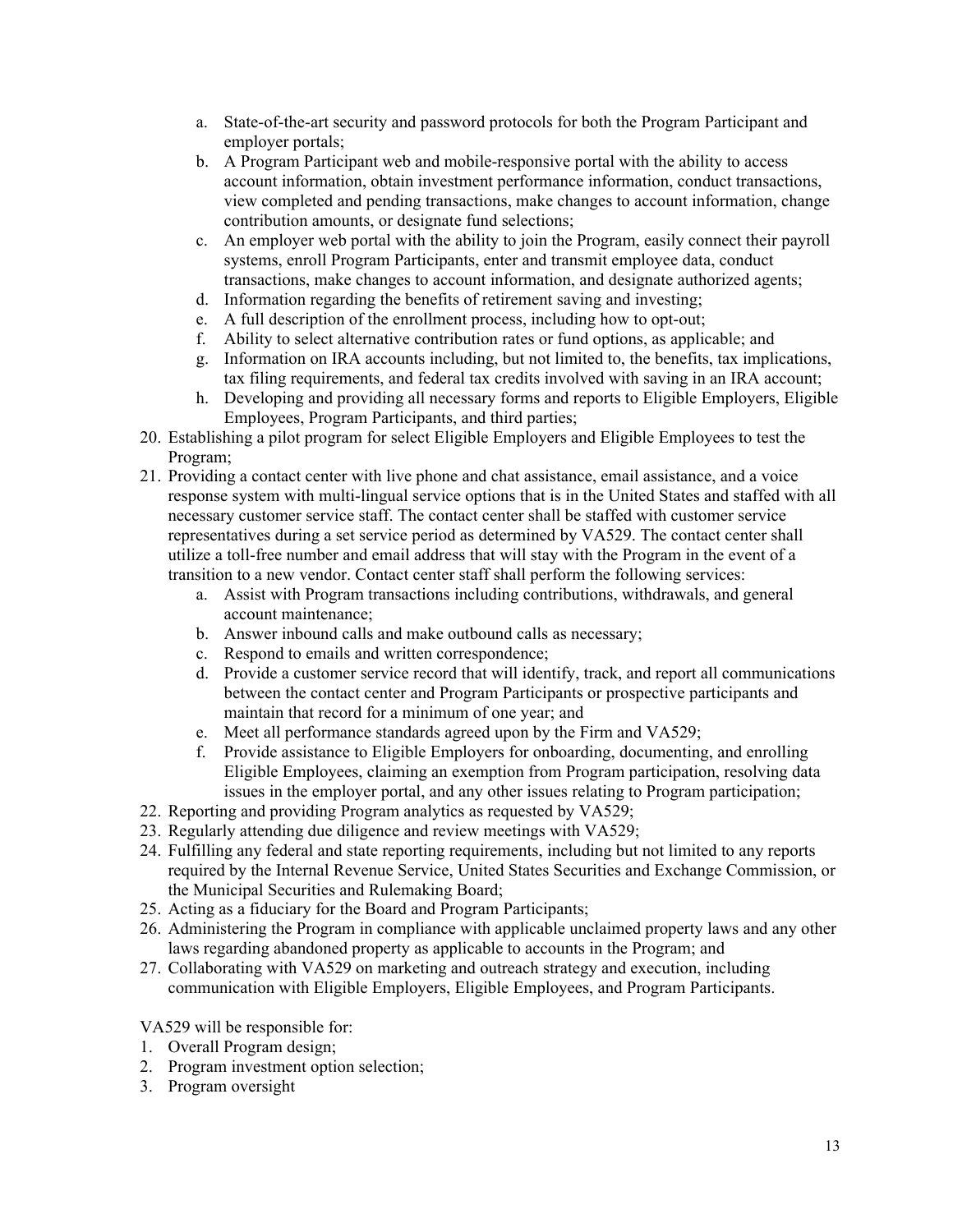### **4.3 RFP Questions.**

Please provide complete responses to each question below, answering with as much specificity as possible. If you are unable to answer a specific question or portion, please explain why the question is not addressed. VA529 understands that many questions remain unaddressed by this RFP and that it may not be possible for the Firm to address every aspect of the proposed Program. VA529 desires a partner who can develop a compliant Program that meets the needs of Program Participants.

### **4.3.1 ORGANIZATION AND HISTORY**

- 1. Please identify the entity that will serve as the contract party for the required services included in Section 4.2, Scope of Work. If the contract party is not a parent entity, please indicate whether you will provide a parent guarantee or other suitable alternative to ensure performance. If more than one entity will provide services under the contract, please identify any such parties and their relationships to the Firm and to each other. Specify whether you propose that such entities will also be parties to the contract and why or why not.
- 2. Do you guarantee service performance? If so, please describe. What percentage of fees are you willing to put at risk? Include specifics of the penalties (i.e., monetary guarantees) tied to performance failures.
- 3. What fiduciary responsibility does your Firm assume?
- 4. Please describe your Firm's vision, mission, and company values.
- 5. Describe your Firm's commitment to quality, and your philosophy and approach to client services.
- 6. Does your Firm have a program in place to support a diverse, equitable, and inclusive workforce? If yes, please describe.
- 7. Please provide the most recent System and Organization Control (SOC) reports for your Firm for the last three (3) fiscal years that include but are not limited to:
	- a. Enterprise risk, security, and privacy overview. Please confirm.
	- b. Assurance of business continuity. Please confirm.
- 8. Using the table below, describe your Firm's bonding, errors and omissions (E&O), and similar insurance coverages applicable to the services proposed, outline the deductibles for your insurance coverage, and list your current carriers. The Firm should further certify that it will maintain this coverage during the entire term of the contract and that all insurance coverage will be provided by insurance companies authorized to sell insurance in Virginia by the Virginia State Corporation Commission.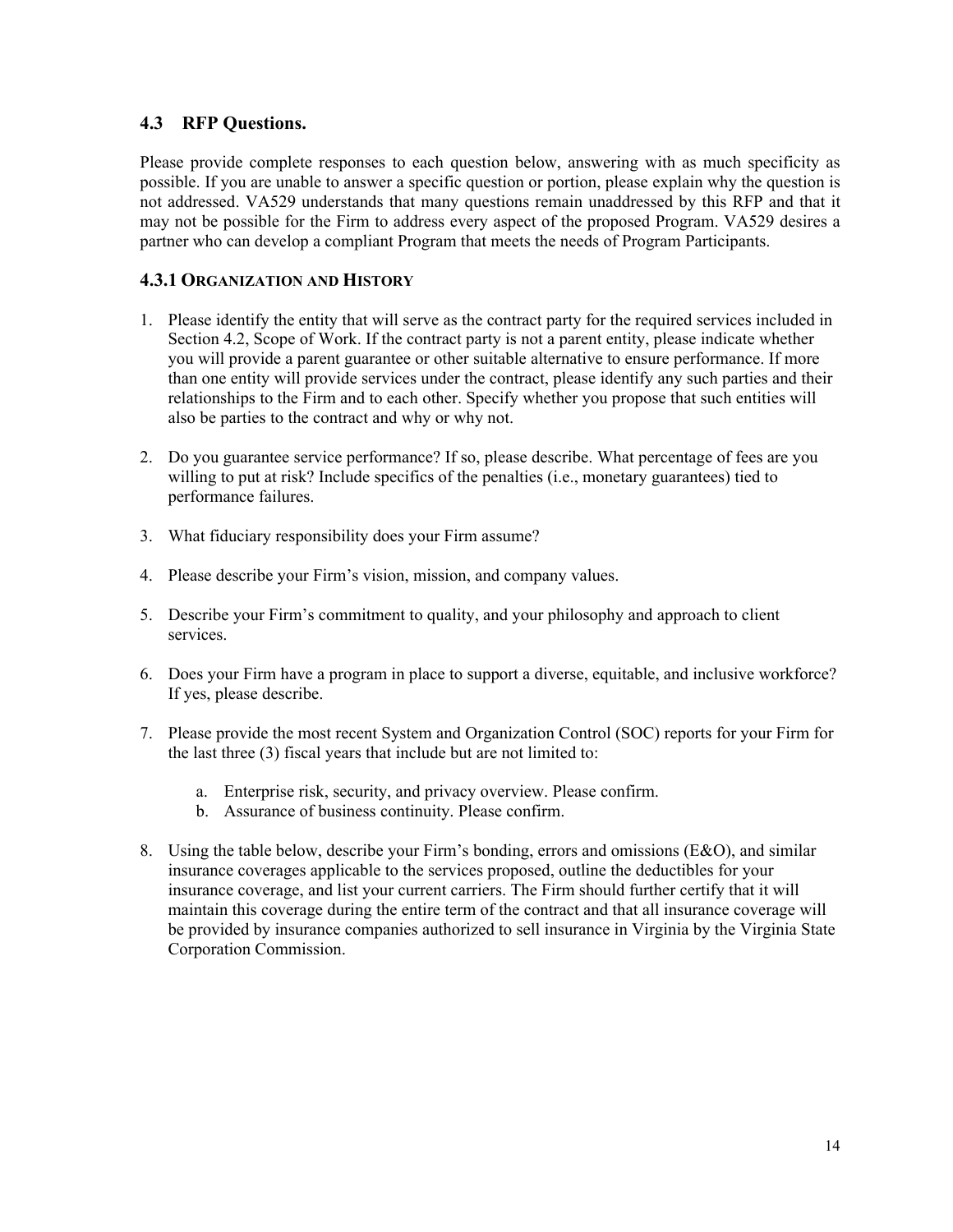|                                                 | <b>Insurance Carrier &amp;</b><br><b>AM Best Rating ()</b> | Coverage,<br>Deductibles, and<br>Limits | <b>Meets</b><br><b>Regulatory</b><br><b>Requirements?</b> |
|-------------------------------------------------|------------------------------------------------------------|-----------------------------------------|-----------------------------------------------------------|
| <b>Errors and Omissions</b><br>Coverage         |                                                            |                                         |                                                           |
| <b>Fidelity Bond</b>                            |                                                            |                                         |                                                           |
| <b>Director and Officer</b><br><b>Liability</b> |                                                            |                                         |                                                           |
| <b>Cybersecurity</b>                            |                                                            |                                         |                                                           |
| Fiduciary                                       |                                                            |                                         |                                                           |

Refer to Section 6.17 for other insurance requirements in accordance with the General Terms and Conditions.

- 9. With respect to the Firm, any related entity, or any subcontractors, partners or affiliates you plan to engage, please indicate whether any principals, owners, directors, officers or employees have been the subject of any of the following since January 1, 2017 (answer "yes" or "no" and, if the answer is "yes", please provide a full explanation of the circumstances surrounding it including the status or ultimate disposition). For purposes of the following questions, the term "related entity" means any partnership, joint venture, subcontractors, and all other direct or indirect affiliations of the Firm, entities that own the Firm, and subsidiaries of the Firm that could, in any reasonable capacity, affect the Program or the services to be delivered. The Board may reject a Proposal due to any disclosure or conflict of interest (potential or actual) that is material in the sole discretion of the Board.
	- a. Any past or pending regulatory restrictions, consent orders, stipulations or agreements arising from any regulatory or judicial proceeding that would apply to the delivery of any of the types of services required by this RFP.
	- b. Any criminal action brought under either federal or state law or any conviction or plea in a case stemming from a felony indictment under federal or state law. Any such action, conviction, or plea must be disclosed.
	- c. Any pending regulatory proceedings, litigation or investigations involving alleged or actual unfair, illegal or unethical business practice, or any such regulatory proceedings or litigation commenced or in process since January 1, 2017.
	- d. Any penalties, fines or contractual damages imposed since January 1, 2017, or any settlement amounts paid since January 1, 2017, in any class action litigation or regulatory matter.
	- e. Any pending, settled or adjudicated litigation, or any settled claim, or any currently threatened litigation, with or concerning any State-run investment programs or participant therein.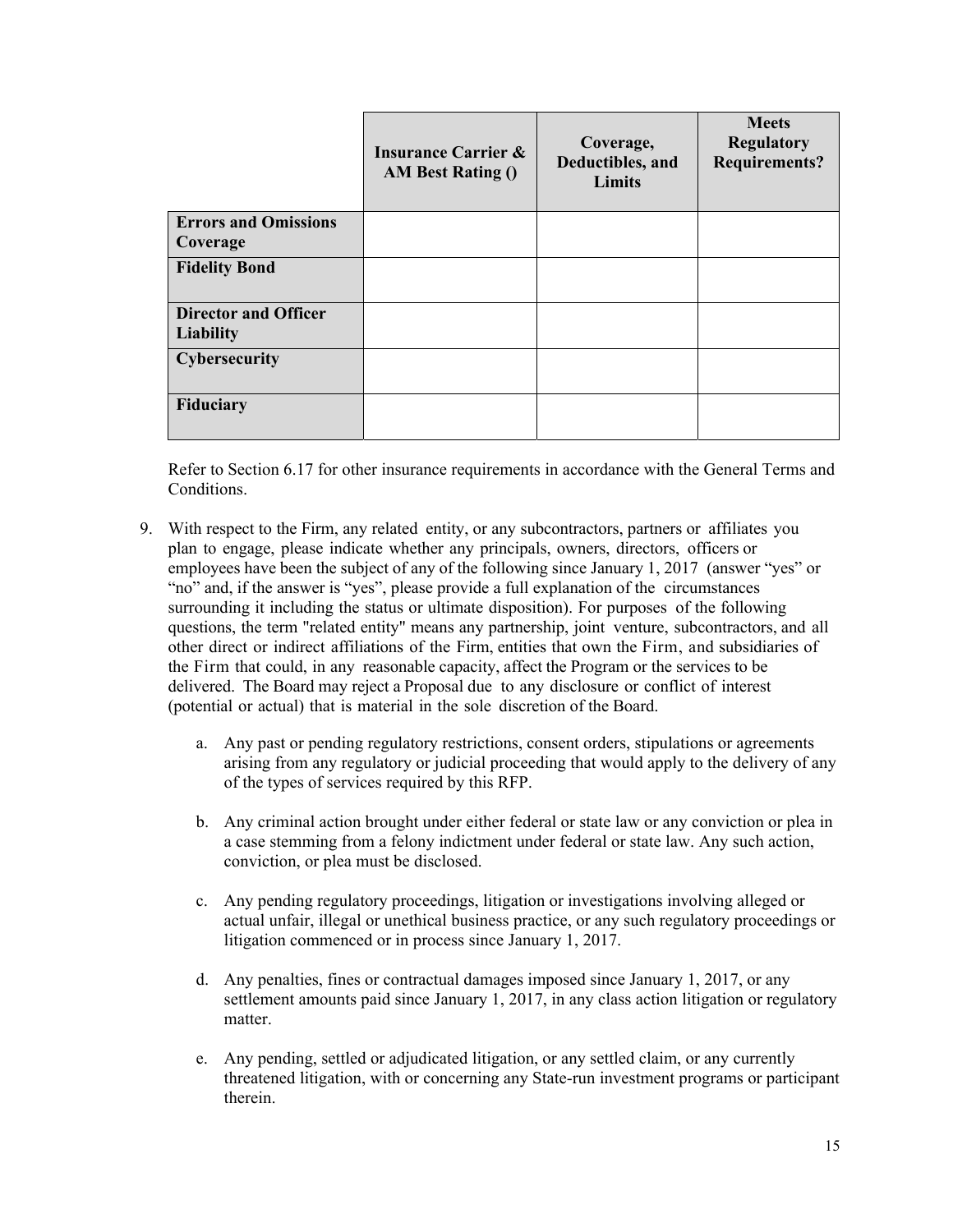- f. Any pending, settled or adjudicated litigation, enforcement or disciplinary action or investigation, arbitration, audits, or regulatory or investigative inquiries (collectively, Proceedings) by the US Attorney General, IRS, the SEC, the New York Stock Exchange, FINRA or any other governmental, state regulatory or investigative agency, in connection with the Firm's business(es) or any proposed subcontractor relevant to any of the types of services proposed in this RFP since January 1, 2017.
- g. Any litigation alleging the violation of fiduciary responsibility since January 1, 2017.
- h. Any breach since January 1, 2017 in the privacy of confidential information about customers.
- i. Any claims, disputes, litigations or other legal proceedings involving the Commonwealth of Virginia or any of its agencies, since January 1, 2017.
- j. Any business relationships, that may be construed to be potential or actual conflicts of interest. The Firm will have a continuing requirement to disclose any business relationships that may be construed to be a potential or actual conflict. The disclosure must be sufficiently detailed to inform the Board of the nature, implications and potential consequences of each conflict and must include an explanation of how the Contractor addresses, or intends to manage or mitigate, each conflict.
- 10. Please specify whether there are any required services included in Section 4.2, Scope of Work, that you are unwilling or unable to provide.

### **4.3.2 RECORDKEEPING AND ADMINISTRATION**

- 1. Will you provide one main contact for the daily administrative needs of the Program?
	- a. If yes, how many plans does this administrator manage?
	- b. If no, please describe how you will otherwise meet the daily administrative needs of the Program.
- 2. Describe your IRA compliance practices and procedures, including compliance resources that will be available to the Program.
- 3. Describe the assistance you will provide VA529 to register and onboard Eligible Employers.
- 4. Describe the enrollment process for Program Participants.
- 5. Provide samples of documentation your Firm has produced including IRA enrollment and beneficiary designation forms, Operational Manuals, Program Disclosure Statement, IRA Disclosure Statement and employer reports. If your Firm has not created these documents in the past, please describe how you will provide these documents.
- 6. Describe the contribution methods you offer.
- 7. Describe your distribution methods and processes.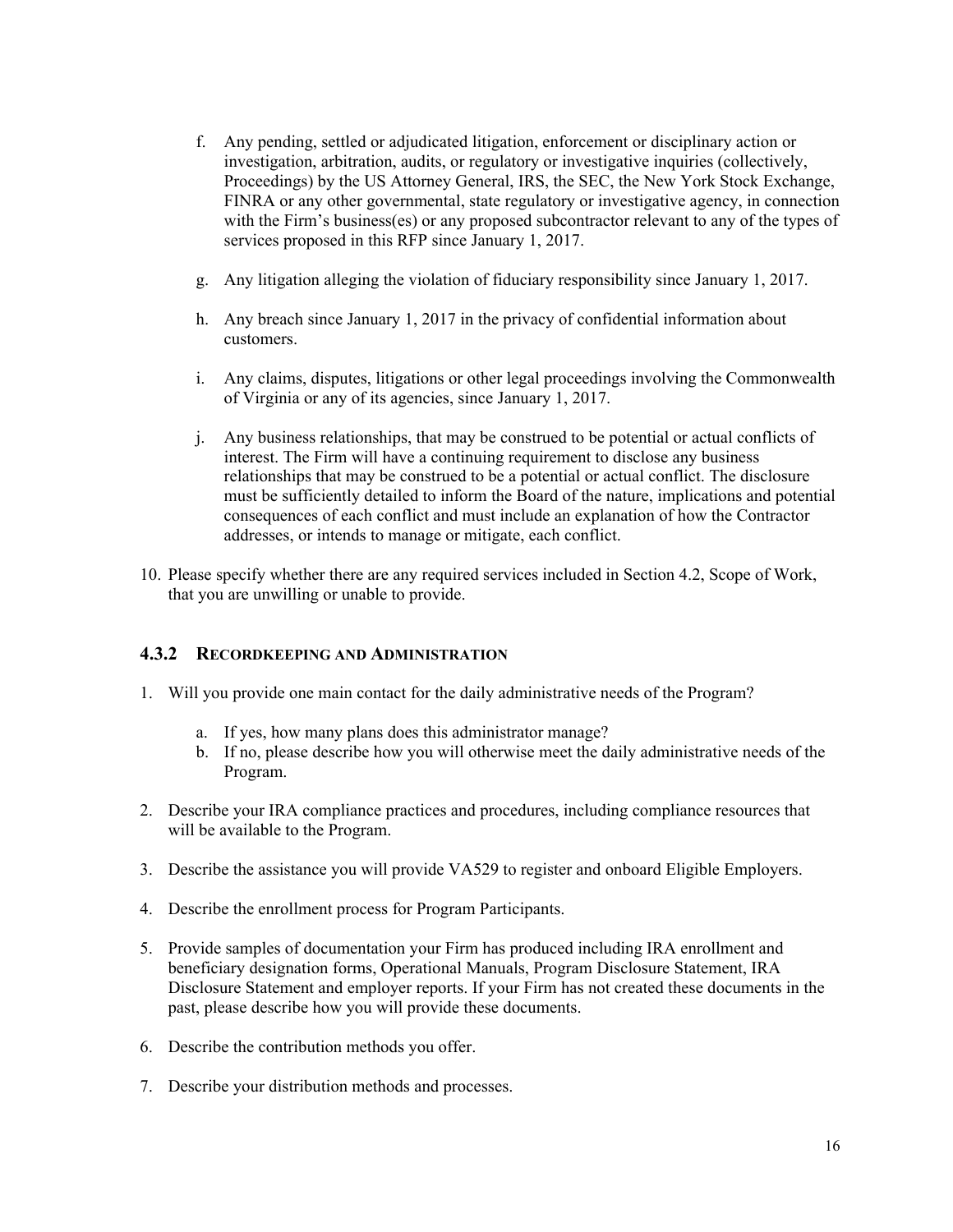- 8. Provide a Project Plan for a pilot launch (eligible for participant contributions) during the first quarter of 2023 and a full Program launch (eligible for participant contributions) on or before July 1, 2023. Identify any conditions that could either cause a delay to or allow an earlier launch of either the pilot or the Program.
- 9. Describe in detail, including scope of Program Participant services, timing and workflows, how you will handle:
	- a. Rollovers to another IRA or qualified retirement plan
	- b. Rollovers from another IRA or qualified retirement plan
	- c. Transaction confirmations, including the available delivery options (print, on-line, email, text, etc.)
- 10. Describe in detail how your Firm handles processing errors. Please indicate how you will decide on your correction approach and how the error and the communication approach will be communicated to VA529, employers and Program Participants.
- 11. How do you monitor Program Participant contribution limits? Describe what steps, if any, are taken if limits are exceeded.
- 12. Describe your procedures for monitoring Participant satisfaction.
- 13. Describe your beneficiary services, including gathering and storing beneficiary information, prompting Program Participants to update beneficiaries, and accessing beneficiary information in the event of the Program Participant's death.
- 14. In order to fulfill its fiduciary duties, VA529 desires options for analyzing and reviewing Program Participant data/trends based on the following account information:
	- a. Program Participant name, address, email, date of birth, gender, and race;
	- b. Salary information;
	- c. Investment option(s) selected;
	- d. Amounts held in accounts and balances among investment options selected;
	- e. Periodic transaction summaries in aggregate and individually; and
	- f. Business entity Standard Industry Code (SIC)

Describe how the Firm would provide access to this and other required information.

- 15. Describe your customization capabilities for Program Participant-level statements.
- 16. What type of reporting will you provide the VA529 Board on a monthly, quarterly, and annual basis?
- 17. Describe your views on offering a traditional IRA in the Program and your ability to offer a traditional IRA upon initial Program launch.
- 18. How will your recordkeeping system handle auto-escalation of default contribution rates? How will your system determine when annual auto-escalations are initiated for each participant?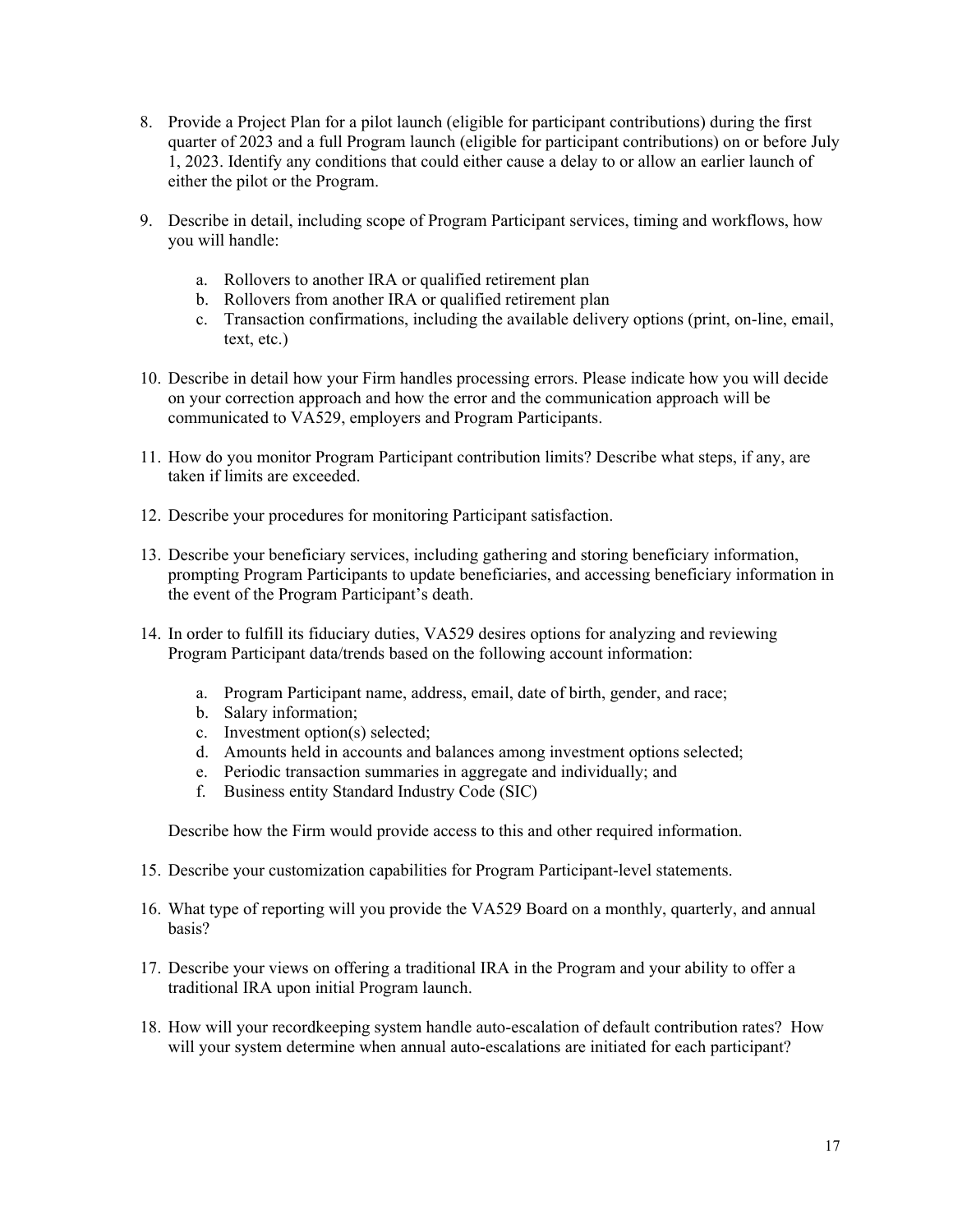- 19. List the information you are able to track and report on regarding escalation data. Indicate whether you can separately track and report data on defaulted escalations versus self-directed escalations.
- 20. Describe your experience with onboarding and servicing multiple employers across various payroll systems into any retirement savings program. Describe how you integrate payroll systems used by employers of various sizes.
- 21. Identify any payroll deduction processes that are done manually.
- 22. List the payroll providers integrated with your recordkeeping system and indicate the degree of integration, including integrations expected through 2022.
- 23. List the tasks, if any, you would expect an employer to perform on your system on a monthly basis.
- 24. Describe the online IRA platform services available to employers, including registering employees and accessing materials, instructions, processing of disclosure receipt acknowledgement, webinars/videos, training materials, and customer service. Describe how the employer exports employee data.
- 25. Describe your process for accepting and remitting payroll contributions, including data verification, timely remission of contributions and adherence to IRA contribution limits.

### **4.3.3 PARTICIPANT EXPERIENCE AND SERVICE**

*Participant Web and Mobile Services* 

- 1. Describe the level of customization available within the Employer and Participant portals, and mobile-responsive site.
- 2. Provide an example of a live web portal that a Program Participant would visit to conduct transactions for their account. Please indicate the browsers supported for web access.
- 3. Describe the account services, transaction capabilities, and educational content that are available through your Program Participant web portal and/or mobile-responsive site.
- 4. If a mobile app is available, please indicate the operating systems supported (e.g., Apple, Android, etc.).
- 5. Describe the extent to which the web portal and mobile-responsive capabilities are accessible to Program Participants with disabilities. Please include all common types of visual, hearing, motor, and cognitive disabilities. Describe the process by which a user-reported accessibility issue is addressed.
- 6. Do you provide text alerts via mobile devices? If so, please describe.
- 7. How are website and mobile transactions processed and documented? Are there any transactions that cannot be processed online? If so, please describe.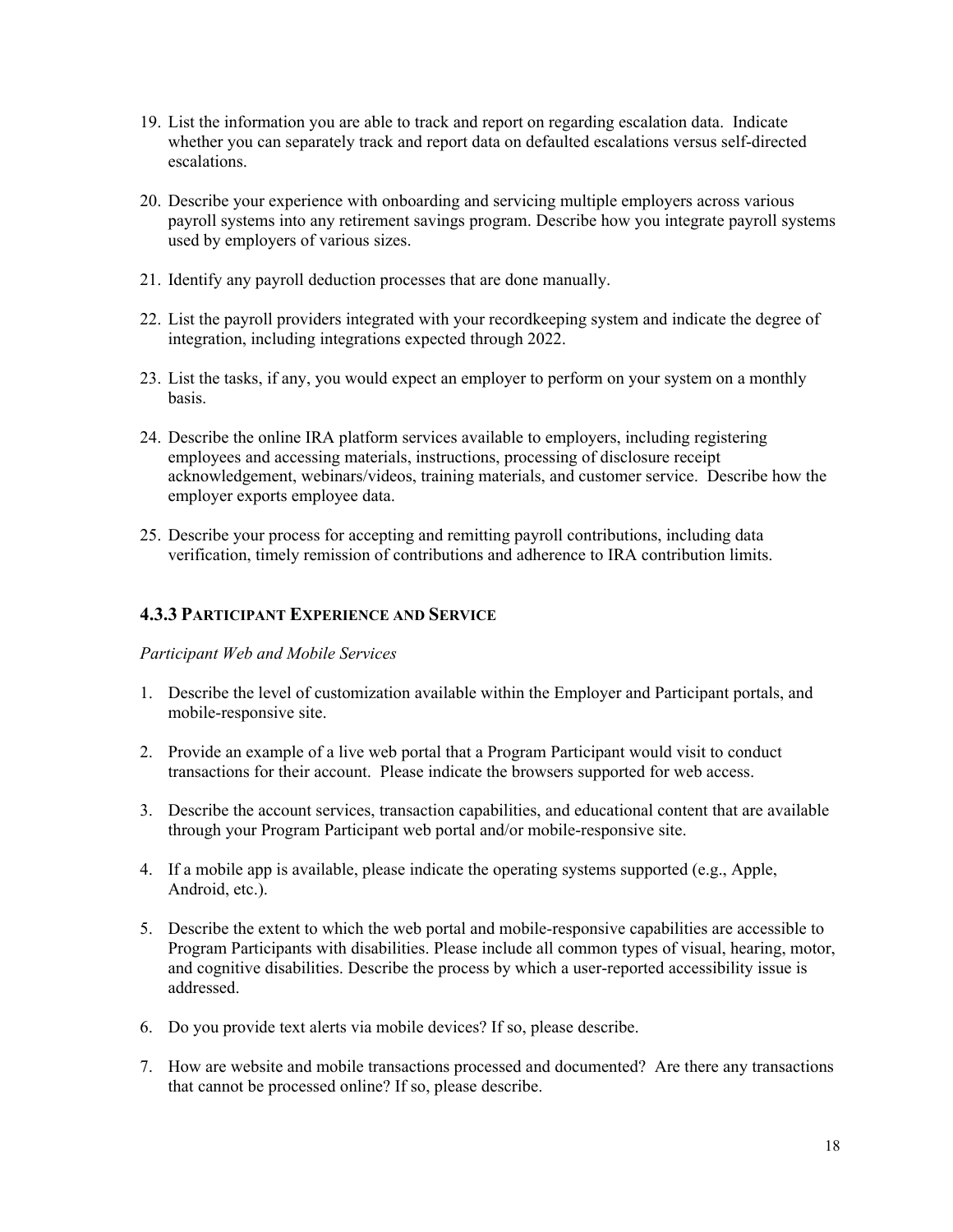- 8. Describe how Program Participants are authenticated on the website or mobile app and how that authentication is integrated with the voice response system (VRS) or call center.
- 9. Describe your e-delivery capabilities, including the availability of any documents in electronic form including, but not limited to: Program information, statements, confirmations, tax forms, notices and disclosures, investment information, and educational content.
- 10. Describe how data is secured within the system (i.e., audit trail, confirmations).
- 11. Will your Program Participant portal offer chat with a live representative? If so, please indicate times chat is available.

*Voice Response System (VRS)* 

- 1. Describe the services available through your VRS.
- 2. Does your VRS utilize natural language technology?
- 3. Describe how data is secured within the VRS (i.e., PIN, audit trail, confirmations).
- 4. Is the VRS available twenty-four (24) hours a day, seven (7) days a week? If not, what are the standard hours of operation?
- 5. Are there any transactions that cannot be processed through the VRS?
- 6. Is the menu easy for Program Participants to use? Does it include "help" information? Please describe the structure in detail.
- 7. Can a Program Participant elect to move from the VRS to a call center service representative?

#### *Contact Center Operations*

- 1. What initial and ongoing training, reference, and communication resources are provided to service center representatives? What information about IRA-specific requirements and statefacilitated IRA savings programs is available to call center representatives to allow them to effectively answer Program Participant questions?
- 2. Are your representatives licensed? If so, what licenses do they carry?
- 3. What are the hours of operation for your call center representatives?
- 4. Provide the following call center statistics for the quarter ending December 31, 2021. Identify the program(s) to which the call center statistics are related:
	- a. Number of calls
	- b. Number of calls answered
	- c. Number of calls abandoned
	- d. Average wait time
	- e. Average talk time
	- f. Average hold time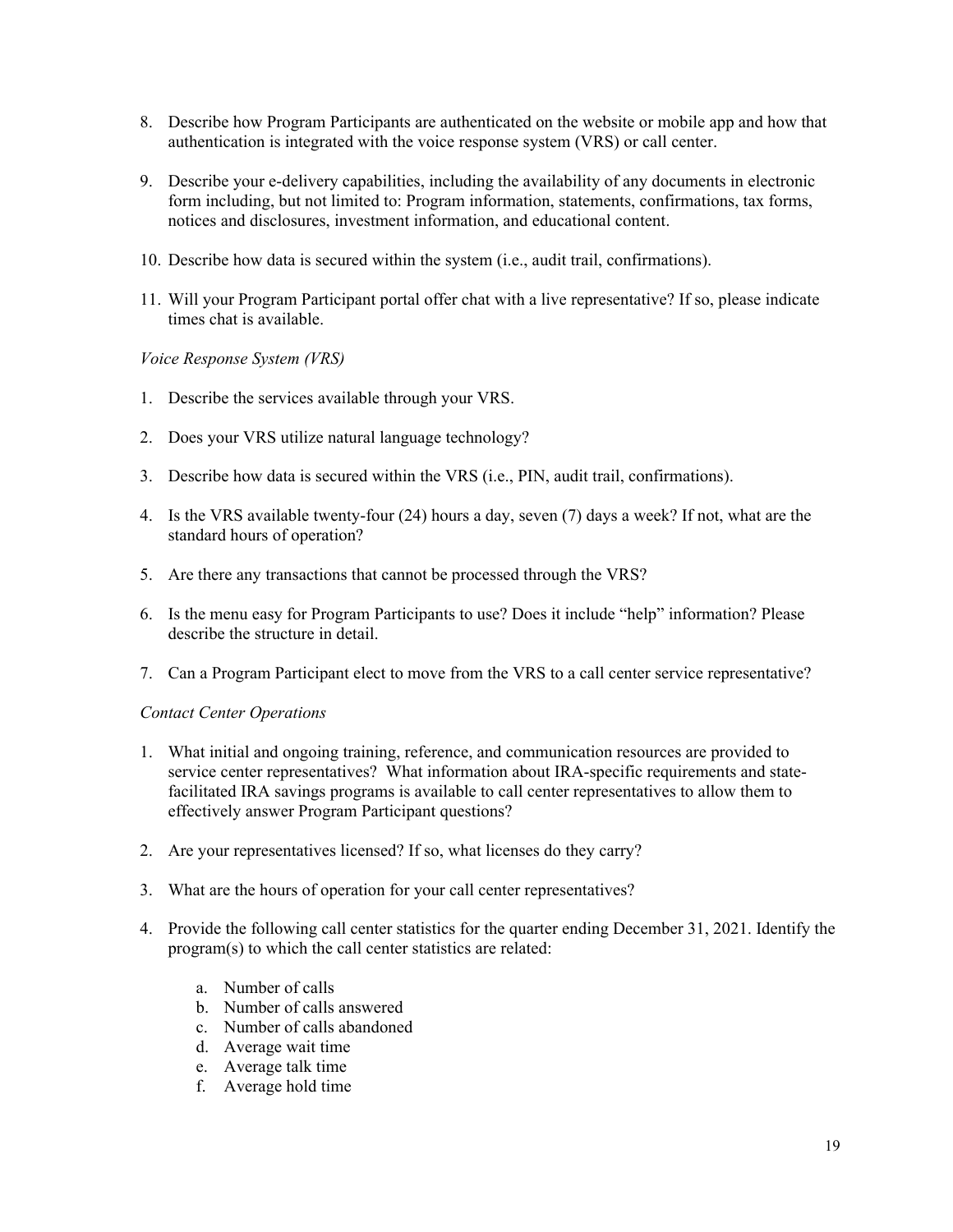- 5. Do you monitor and/or record calls to your call center?
- 6. How do you monitor the quality of services provided by the representative?
- 7. Describe the process a call center representative may use to authenticate a Program Participant prior to servicing an account. If an authentication application system and/or software is used, please describe in detail.
- 8. What are the procedures for calls that cannot be satisfactorily resolved at the point of call?
- 9. Describe your methodology for handling peak volume call center periods.
- 10. Can your representatives text, email or fax responses and documents to Program Participants?
- 11. How do you measure Program Participant satisfaction with your call center? Will this information be available to VA529 by employer and for the overall Program?

### *Communication and Education*

- 1. What templates and resources are available for communication and education materials?
- 2. Provide a sample of information and communication materials provided to participants in the programs you currently offer. Please provide materials that describe the accounts, investment options, contributions to and distributions from the account, etc.
- 3. Describe your communication best practices for Program launch, as well as ongoing communication and financial education and financial planning services. Please describe whether any education services will be offered for low- to moderate-income participants in particular.
- 4. Please describe any capabilities you have to personalize the web portal, mobile, or print content for each Program Participant. Describe any capabilities you have to target messaging to certain participants only.
- 5. Describe the resources you will make available to support employer engagement through enrollment meetings, Program education and employer platform assistance.
- 6. Describe the tools and resources (i.e., personal questionnaires, calculators, gamification, and other interactive resources) you provide to assist Program Participants with financial planning and education? Will they be available via the Program Participant portal or any mobile devices?
- 7. Describe the process you will use to help VA529 measure the effectiveness of Program Participant education efforts.

### **4.3.4 SYSTEM CAPABILITIES AND HARDWARE**

- 1. Describe the hardware platform and software system you will use to record keep and administer the Program.
- 2. What checks and balances do you have in place to assure transactional integrity? In the event of a recordkeeping error within your control, will you be financially responsible for making Program Participants and/or VA529 whole?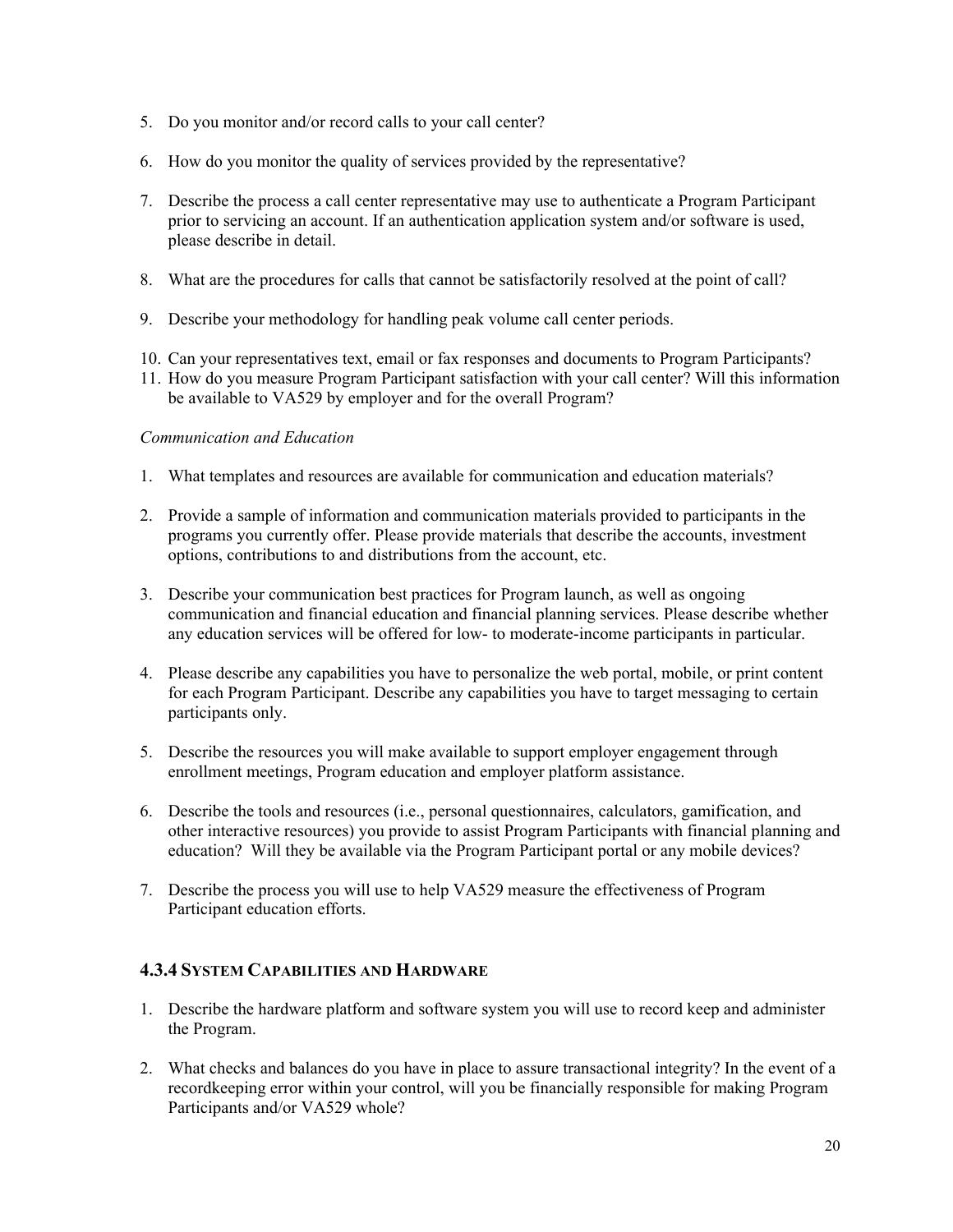- 3. Describe the database and information technology platform utilized by the Firm to provide the Program for VA529. Discuss whether the infrastructure/platform is cloud-based or on premise and, (i) if cloud-based, what cloud service does the Firm utilize, identify the vendor and whether we may avoid shared tenancy, (ii) if on premise, are servers on-site or does the Firm use a hosting service and who provides the Firm's database and sysadmin functions?
- 4. What system enhancements do you have planned over the next three years for:
	- a. Data management and retrieval
	- b. Core recordkeeping system
	- c. Service technology
	- d. Website
	- e. Mobile site/apps
	- f. Call center and VRS
	- g. Integration with external parties
	- h. Other planned system enhancements
- 5. Describe your maintenance and backup procedures including daily backups, retention timetable and off-site backup storage approach. Where are your off-site backup facilities located?

#### **4.3.5 INFORMATION SECURITY**

- 1. Describe the data centers utilized by your Firm and location(s). Provided VA529 data must remain in the contiguous United States, please explain if there are any offshore data center locations or are they solely based in the United States.
- 2. Describe your Firm's data security practices to assure Program administration integrity and protection of Program Participant account data. Do you have a policy in place to deal with cybersecurity and information security attacks (e.g., identity theft, fraud) on Program Participant accounts?
- 3. Briefly describe the Firm's continuity of operations and disaster recovery plans.
- 4. Briefly describe the Firm's security certifications and the security standards with which it complies.
- 5. Describe data and transaction storage capabilities and how long the Firm will store Program account and transactional data.

#### **4.3.6 INVESTMENTS**

- 1. Discuss your Firm's ability to provide an open architecture investment lineup for the Program. Please provide the number of funds available under your Firm's recordkeeping platform. Please disclose any restrictions.
- 2. If the Program desires a change in funds, how many days are required to add, delete, or replace an external fund on your platform?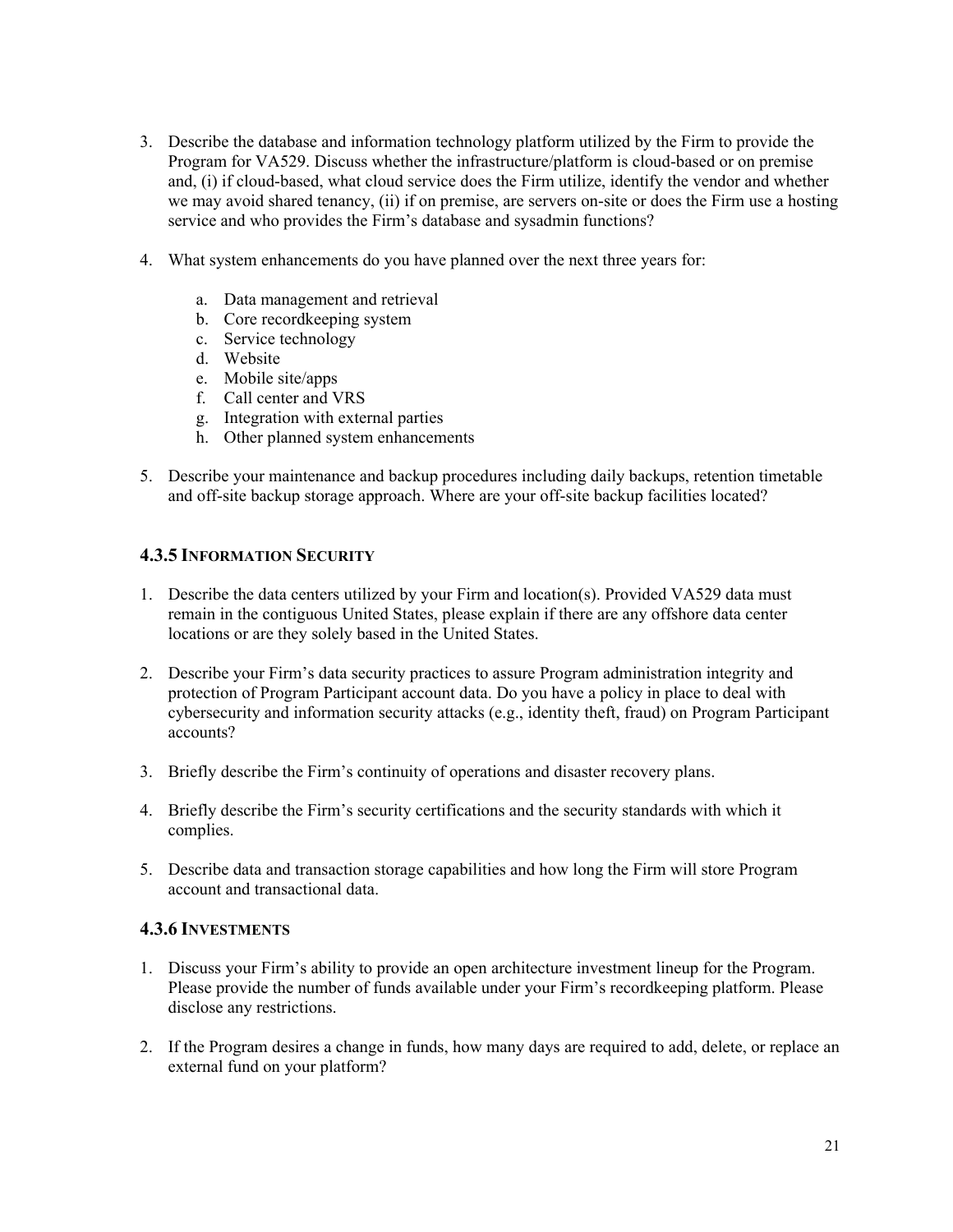- 3. Please provide the types of investment fund options that your Firm can accommodate on your recordkeeping platform (i.e., mutual funds, exchange traded funds, insurance company separate accounts, bank collective trusts, etc.).
- 4. How will your Firm support the Program with fund fact sheets and performance summaries for the investment options available to Plan Participants?
- 5. Describe how you would provide a timely review and analysis of key events that could potentially affect investment options, the underlying investments, and your organization.

### **4.3.7 PRICING AND FEES**

1. Please complete the following table and list all fees charged to a Participant's account, including asset-based and dollar-based fees. You may propose fees in the alternative describing what fees would be in 100% asset-based model, 100% dollar-based model (monthly/quarterly set fee) or a hybrid model. Please also indicate whether any of these fees would decrease as the asset base or number of accounts increase. If so, then provide the exact breakpoints for those fees. Create as many rows as needed to provide the breakpoint schedule.

|              | <b>Asset or Account</b><br>Level | <b>Dollar-Based Fee</b> | <b>Asset-Based Fee</b> |
|--------------|----------------------------------|-------------------------|------------------------|
| [Fee 1 Name] |                                  |                         |                        |
| [Fee 2 Name] |                                  |                         |                        |
| Etc.         |                                  |                         |                        |

For each fee, please also indicate:

- a. The purpose of the fee
- b. Whether it is one-time or ongoing
- c. Whether it is charged directly or through an account adjustment
- d. Whether it is accounted for or accrued in determining daily investment share/unit value

**Note:** If your bid includes dollar-based Program administration fees, those fees will be converted to basis points assuming an average account size of \$10,000 (Asset Weighted Fees).

- 2. Specify any additional fees or expenses that would apply to administration of transactions within Program accounts. Unless fees or expenses are included in this response, they will not be accepted.
- 3. Please describe any cost associated with termination of the contract or conversion to another Program administrator.
- 4. Indicate your willingness to commit to VA529 that the fees associated with the Program will be reduced to terms that are at least as favorable as any other [Mandatory Auto-IRA Program] to be managed by the Firm now or in the future.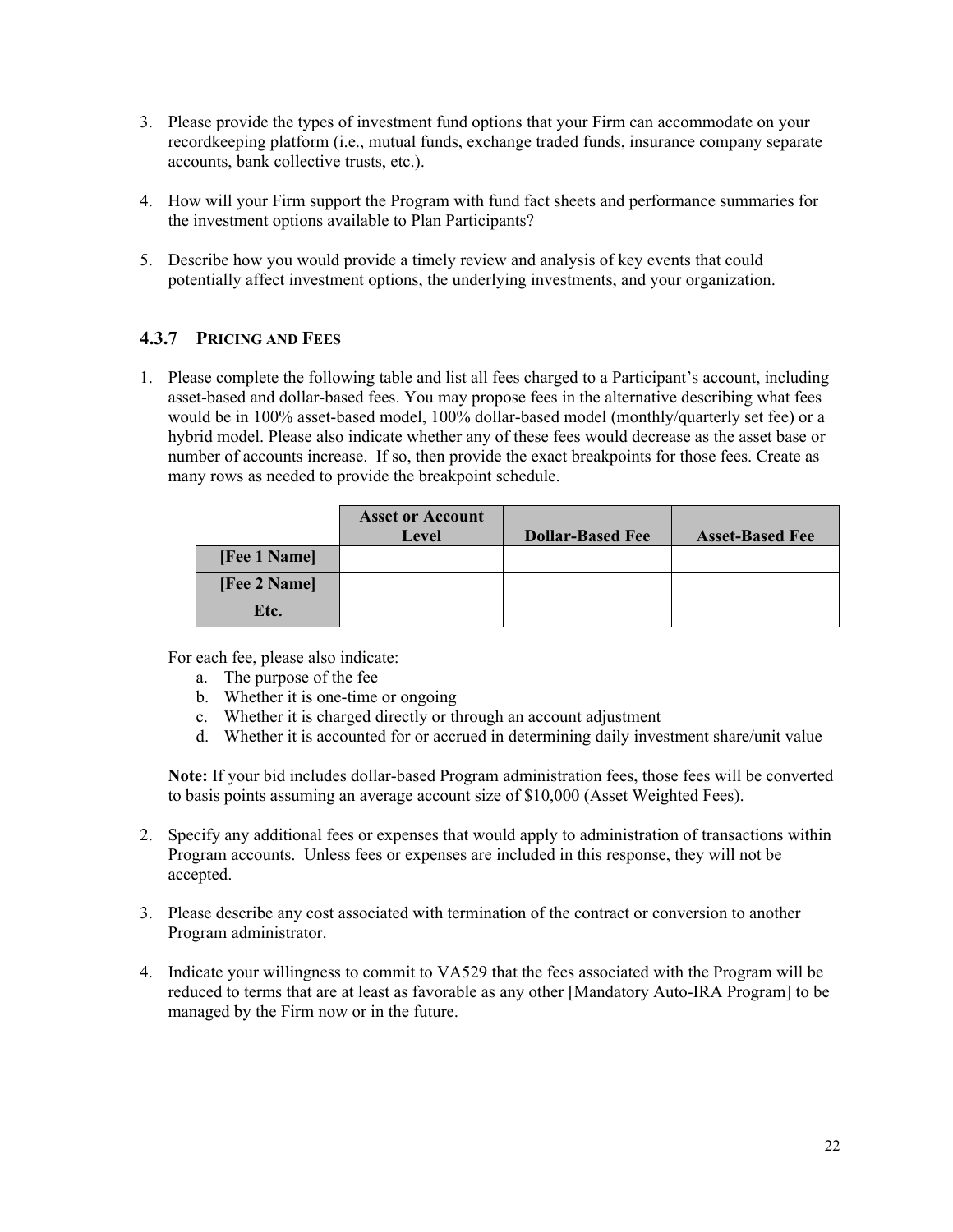# **5. EVALUATION CRITERIA AND AWARD**

### **5.1 Evaluation Criteria**

All proposals will be reviewed by an Evaluation Committee. The initial review of proposals will confirm that all information has been submitted in conformity with the requirements of this RFP. The absence of required information will cause the proposal to be deemed nonresponsive and may result in the proposal's disqualification. Responsive proposals will then be scored according to criteria herein.

The Evaluation Committee will be composed of VA529 staff. Members of the Committee may seek the analysis and expertise of the Program Advisory Committee and consultants during review of the proposals. Bidders will be evaluated based upon the quality of their background and personnel; the Firm's experience providing services; the quality of the work plan presented; proposed fee(s); and, potentially, interviews. Staff will present a recommendation to the VA529 Board at the June 2022 Board meeting.

| <b>Evaluation Criteria</b>                                                | <b>Points</b> |
|---------------------------------------------------------------------------|---------------|
| Organization and History                                                  | 15            |
| Recordkeeping and Administration                                          | 20            |
| Participant Experience and Service                                        | 15            |
| System Capabilities and Hardware                                          | 10            |
| <b>Information Security</b>                                               | 10            |
| Investments                                                               |               |
| Pricing and Fees                                                          | 10            |
| Implementation Statement of Work (implementing all deliverables and scope | -5            |
| facets and specific methodology used).                                    |               |
| <b>Total</b>                                                              | 100           |

Proposals will be evaluated using the following criteria:

The following point scale will be used to score the responses to each scored category except with regard to fees.

| <b>Points</b><br>Awarded | Interpretation | <b>General Basis for Point Assignment</b>                                                                     |
|--------------------------|----------------|---------------------------------------------------------------------------------------------------------------|
| 100%                     | Exceptional    | Category is addressed with the highest degree of confidence in                                                |
|                          |                | the bidder's response. The response exceeds the Board's<br>needs, requirements, or expectations with superior |
|                          |                |                                                                                                               |
|                          |                | background/experience/expertise.                                                                              |
| 80%                      | Excellent      | Response fully meets the Board's needs, requirements, or                                                      |
|                          |                | expectations with a high degree of confidence in the bidder's                                                 |
|                          |                | response. Bidder offers one or more enhancing feature,                                                        |
|                          |                | method, or approach exceeding basic expectations.                                                             |
| 60%                      | Good           | Response fully addresses category being scored. Good degree                                                   |
|                          |                | of confidence in the bidder's response. Minimal weaknesses                                                    |
|                          |                | are acceptable.                                                                                               |
| 40%                      | Adequate       | Response (i.e., content and/or explanation offered) is adequate                                               |
|                          |                | to meet the Board's needs, requirements, or expectations. Any                                                 |
|                          |                | omission(s), flaw(s), or defect(s) are inconsequential and                                                    |
|                          |                | acceptable.                                                                                                   |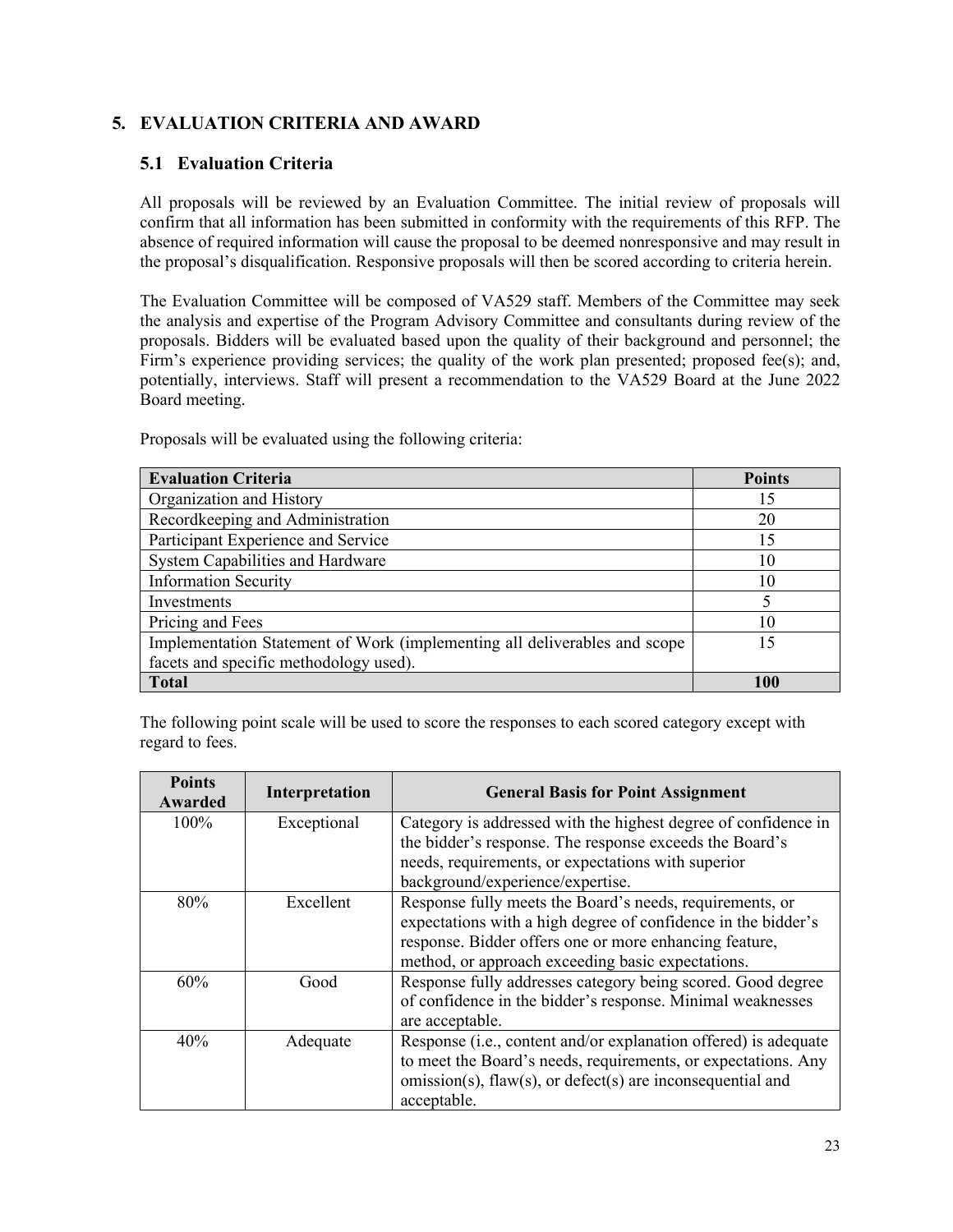| <b>Points</b><br>Awarded | Interpretation        | <b>General Basis for Point Assignment</b>                                                                                                                                                                                                 |
|--------------------------|-----------------------|-------------------------------------------------------------------------------------------------------------------------------------------------------------------------------------------------------------------------------------------|
| 20%                      | Minimally<br>adequate | Minimally addresses the category being scored, but one or<br>more major considerations of the category are not addressed<br>or addressed in such a limited way that it results in a low<br>degree of confidence in the bidder's response. |
| $0\%$                    | Inadequate            | Fails to address any portion of the category being scored. The<br>omission(s), flaw(s), or defect(s) are significant and<br>unacceptable.                                                                                                 |

Points for Pricing and Fees will be awarded as follows:

The proposal(s) with lowest calculated Asset Weighted Fees provided in the response to Question 1 in Section 4.3.7 shall be awarded the maximum points shown under Evaluation Criteria in this Section 5.1. All other Firms will be awarded points based on the relationship between each Firm's calculated Asset Weighted Fees and those of the lowest bid Firm. For example, if the lowest Asset Weighted Fee is 75 basis points, and the next lowest Asset Weighted Fee is 100 basis points, then the factor will be 75/100 or  $\frac{3}{4}$ , and the next lowest bid will be awarded  $\frac{3}{4}$  of the maximum points shown in the Evaluation Criteria table above.

# **5.2 Award Criteria**

Selection shall be made of a Firm deemed to be fully qualified and best suited among those submitting proposals based on the evaluation factors in the RFP, including fees. However, the award may be to a Firm that does not represent the lowest cost proposal.

# **6. GENERAL TERMS AND CONDITIONS**

### **6.1 Execution.**

Execution and submission of a response to this RFP shall constitute agreement to all terms and conditions specified in the RFP, except such terms and conditions that the Firm expressly asks to exclude. Requests for exceptions to the general contractual provisions in this Section 4 will be taken into consideration as part of the evaluation process. Virginia529 reserves the right to negotiate final contract terms with the selected Firm in order to arrive at a mutually-agreeable contract. Should a mutually-agreeable contract not be arrived at within a reasonable period of time as determined solely by Virginia529, Virginia529 reserves the right to rescind the award and select another Firm. Virginia529 also reserves the right to reject all responses and not select any Firm. A final Agreement will be executed incorporating the following: The Agreement; the RFP and the selected Firm's proposal; any modifications and clarifications thereto that are submitted at the request of Virginia529 during evaluation and negotiation process. In the event of any conflict or contradiction between or among these documents, the documents shall control in the following order of precedence; the final executed Agreement; the RFP; any approved modifications and clarifications to the selected Firm's proposal; and the selected Firm's proposal.

### **6.2 Applicable Laws And Courts.**

This solicitation and any resulting contract shall be governed in all respects by the laws of the Commonwealth of Virginia. The venue for any claim or dispute arising out of or related to this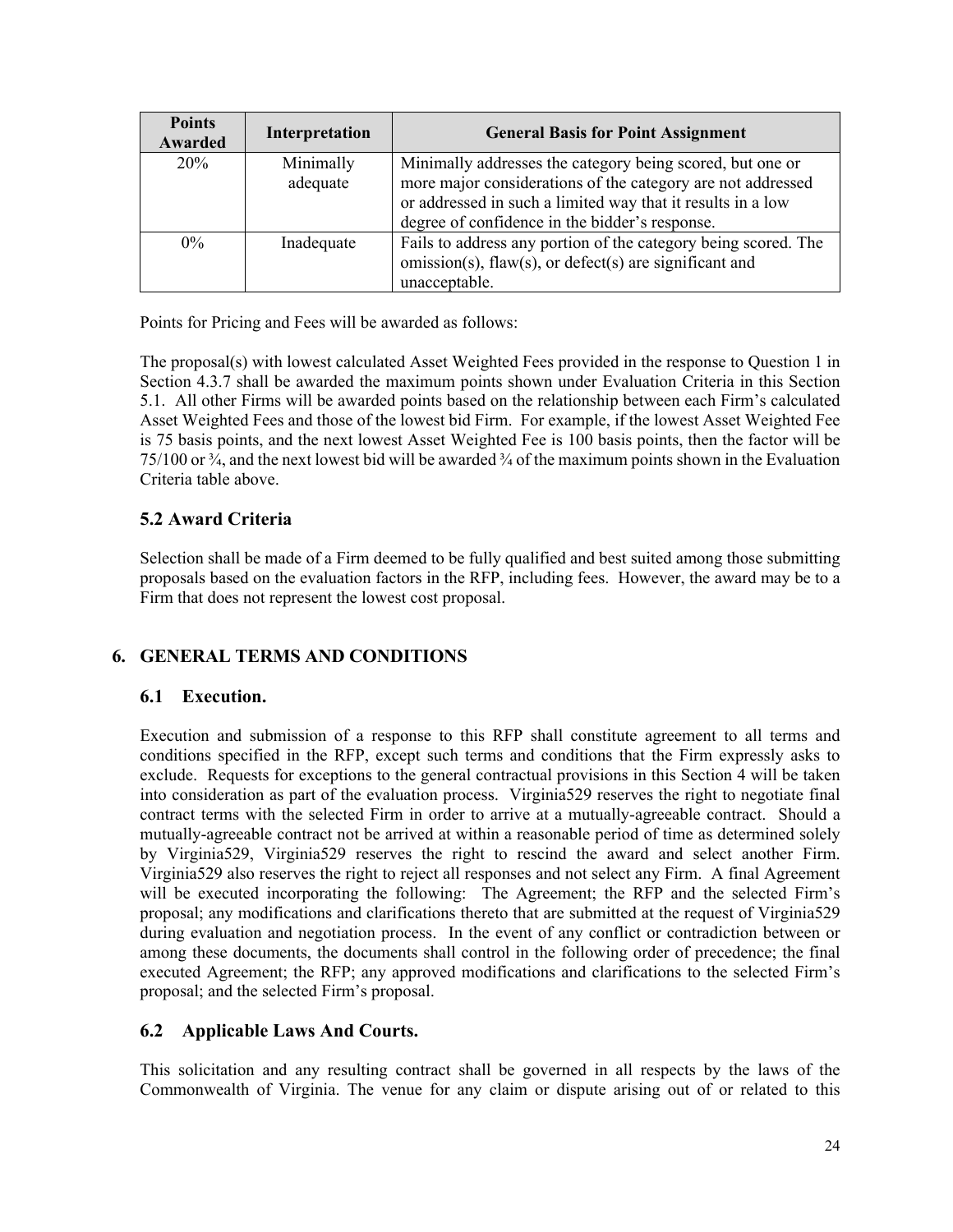Agreement shall be in state court located in Chesterfield County, Virginia. The Firm shall comply with all applicable federal, state, and local laws, rules and regulations.

# **6.3 Anti-Discrimination.**

By submitting their proposals, Firms certify to Virginia529 that they will conform to the provisions of the Federal Civil Rights Act of 1964, as amended, as well as the Virginia Fair Employment Contracting Act of 1975, as amended, and where applicable, the Virginians with Disabilities Act, the Americans with Disabilities Act. If the award is made to a faith-based organization, the organization shall not discriminate against any recipient of goods, services, or disbursements made pursuant to the contract on the basis of the recipient's religion, religious belief, refusal to participate in a religious practice, or on the basis of race, age, color, gender or national origin and shall be subject to the same rules as other organizations that contract with public bodies to account for the use of the funds provided; however, if the faith-based organization segregates public funds into separate accounts, only the accounts and programs funded with public funds shall be subject to audit by the public body. (Code of Virginia § 2.2-4343.1E).

- 6.3.1 During the performance of this contract, the Firm agrees as follows:
	- 6.3.1.1 The Firm will not discriminate against any employee or applicant for Employment because of race, religion, color, sex national origin, age, disability, or any other basis prohibited by state law relating to discrimination in employment, except where there is a bona fide occupational qualification reasonably necessary to the normal operation of the Firm. The Firm agrees to post in conspicuous places, available to employees and applicants for employment, notices setting forth the provisions of this nondiscrimination clause including the names of all contracting Commonwealth agencies with which the Contracting Party has contracts of over \$10,000.
	- 6.3.1.2 The Firm, in all solicitation or advertisements for employees placed by or on behalf of the Firm, will state that such Firm is an equal opportunity employer. However, notices, advertisements and solicitations placed in accordance with federal law, rule or regulation shall be deemed sufficient for the purpose of meeting the requirements of Virginia Code § 2.2-4200.
	- 6.3.1.3 Notices, advertisements and solicitations placed in accordance with federal law, rule or regulation shall be deemed sufficient for the purpose of meeting these requirements.

# **6.4 Ethics in Public Contracting.**

By submitting their proposals, Firms certify that their Proposals are made without collusion or fraud and that they have not offered or received any kickbacks or inducements from any other Firm, supplier, manufacturer or subcontractor in connection with their proposal, and that they have not conferred on any public employee having official responsibility for this procurement transaction any payment, loan, subscription, advance, deposit of money, services or anything of more than nominal value, present or promised, unless consideration of substantially equal or greater value was exchanged.

# **6.5 Immigration Reform And Control Act of 1986.**

By entering into a written contract with Virginia529, the Firm certifies that the Firm does not, and shall not during the performance of the contract; knowingly employ an unauthorized alien as defined in the federal Immigration Reform and Control Act of 1986.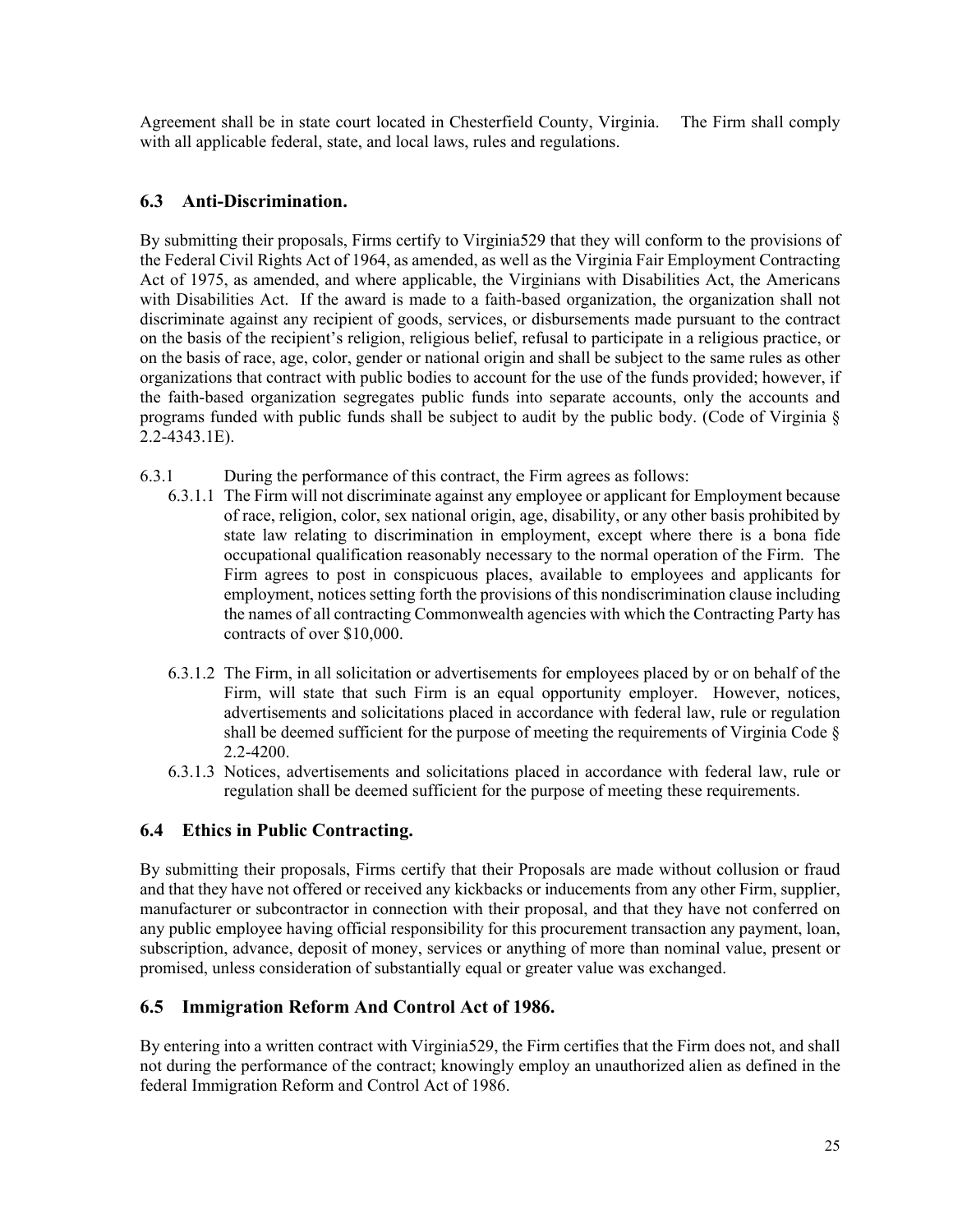### **6.6 Debarment Status.**

By submitting their proposals, Firms certify that they are not currently debarred by the Commonwealth of Virginia from submitting bids or proposals on contracts for the type of goods and/or services covered by this solicitation, nor are they an agent of any person or entity that is currently so debarred.

### **6.7 Antitrust.**

By entering into a contract, the Firm conveys, sells, assigns, and transfers to Virginia529 all rights, title and interest in and to all causes of action it may now have or hereafter acquire under the antitrust laws of the United States and the Commonwealth of Virginia, relating to the particular goods or services purchased or acquired by Virginia529 under said contract.

### **6.8 Mandatory Use of State Form And Terms And Conditions For RFPs:**

6.8.1 Failure to submit a proposal on the official state form provided for that purpose may be a cause for rejection of the proposal. Modification of or additions to the General Terms and Conditions of the solicitation may be cause for rejection of the proposal; however, Virginia529 reserves the right to decide, on a case-by-case basis, in its sole discretion, whether to reject such a proposal.

# **6.9 Clarification Of Terms.**

If any Firm has questions about the specifications or other solicitation documents, the Firm should contact the person identified in Section 1.3 in writing no later than 2/18/2022, 5:00 P.M. EST. Any revisions to the solicitation will be made only by addendum issued by Virginia529.

### **6.10 Payment.**

- 6.10.1 Firm shall submit itemized invoices for services, including a description of such services, preferably by electronic mail, directly to finance@virginia529.com or by mail to Controller, 9001 Arboretum Parkway, North Chesterfield, Virginia, 23236. All invoices shall show Firm's federal employer identification number.
- 6.10.2 Any payment terms requiring payment in less than 30 days will be regarded as requiring payment 30 days after invoice or delivery, whichever occurs last. This shall not affect offers of discounts for payment in less than 30 days, however.
- 6.10.3 All goods or services provided under this contract that are to be paid for with public funds shall be billed by the Firm at the contract price, regardless of which public agency is being billed.
- 6.10.4 The following shall be deemed to be the date of payment: the date of postmark in all cases where payment is made by mail, or the date of offset when offset proceedings have been instituted as authorized under the Virginia Debt Collection Act.
- 6.10.5 Unreasonable Charges. Under certain emergency procurements and for most time and material purchases, final job costs cannot be accurately determined at the time orders are placed. In such cases, Firms should be put on notice that final payment in full is contingent on a determination of reasonableness with respect to all invoiced charges. Charges which appear to be unreasonable will be researched and challenged, and that portion of the invoice held in abeyance until a settlement can be reached. Upon determining that invoiced charges are not reasonable, Virginia529 shall promptly notify the Firm, in writing, as to those charges which it considers unreasonable and the basis for the determination. A Firm may not institute legal action unless a settlement cannot be reached within 30 days of notification.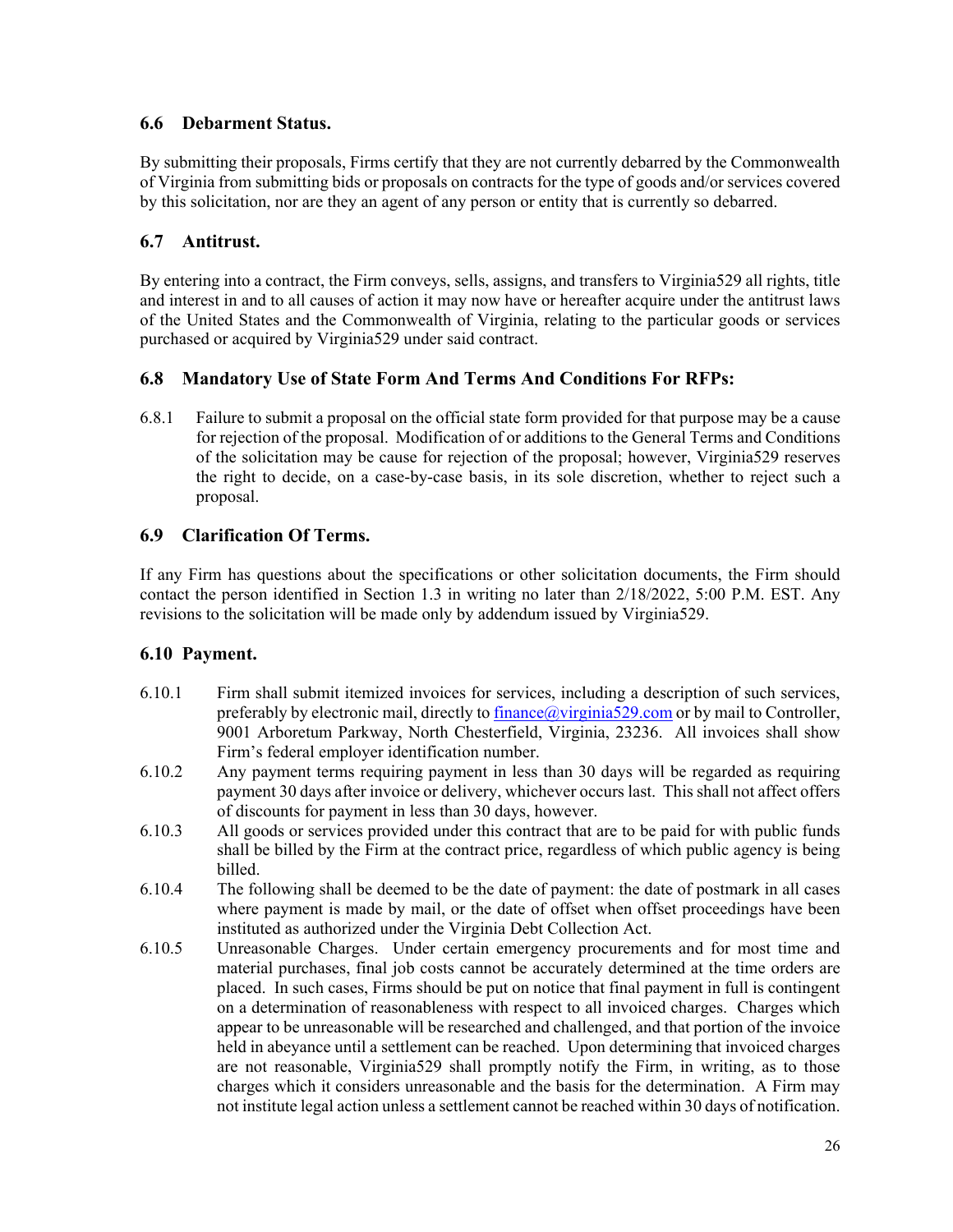The provisions of this section do not relieve an agency of its prompt payment obligations with respect to those charges which are not in dispute (Code of Virginia, § 2.2-4363).

6.10.6 Payments to Subcontractors. A Firm awarded a contract under this solicitation is hereby obligated to pay any pre-approved subcontractor(s) within  $7$  days of the Firm's receipt of payment received for work performed by the subcontractor(s) under the contract; or to notify Virginia529 and the subcontractor(s), in writing, of the Firm's intention to withhold payment and the reason.

### **6.11 Precedence Of Terms.**

The following named terms in this Section 4. General Terms and Conditions shall apply in all instances: APPLICABLE LAWS AND COURTS, ANTI-DISCRIMINATION, ETHICS IN PUBLIC CONTRACTING, IMMIGRATION REFORM AND CONTROL ACT OF 1986, DEBARMENT STATUS, ANTITRUST, MANDATORY USE OF STATE FORM AND TERMS AND CONDITIONS, CLARIFICATION OF TERMS, PAYMENT. In the event there is a conflict between any of the other General Terms and Conditions and any Special Terms and Conditions in this solicitation, the Special Terms and Conditions shall apply.

### **6.12 Qualifications Of Firms.**

Virginia529 may make such reasonable investigations as deemed proper and necessary to determine the ability of the Firm to perform the services/furnish the goods and the Firm shall furnish to Virginia529 all such information and data for this purpose as may be requested. Virginia529 reserves the right to inspect the Firm's physical facilities prior to award to satisfy questions regarding the Firm's capabilities. Virginia529 further reserves the right to reject any proposal if the evidence submitted by, or investigations of, such Firm fails to satisfy Virginia529 that such Firm is properly qualified to carry out the obligations of the contract and to provide the services and or furnish the goods contemplated therein.

#### **6.13 Testing And Inspection.**

Virginia529 reserves the right to conduct any test/inspection it may deem advisable to assure goods and services conform to the specifications.

#### **6.14 Assignment Of Contract.**

A contract shall not be assignable by the Firm in whole or in part without the written consent of Virginia529.

#### **6.15 Changes To The Contract.**

The parties may agree in writing to modify the scope of the contract. An increase or decrease in the price of the contract resulting from such modification shall be agreed to by the parties as a part of their written agreement to modify the scope of the contract.

#### **6.16 Default.**

In case of failure to deliver goods or services in accordance with the contract terms and conditions, Virginia529, after due oral or written notice, may procure them from other sources and hold the Firm responsible for any resulting additional purchase and administrative costs. This remedy shall be in addition to any other remedies which Virginia529 may have.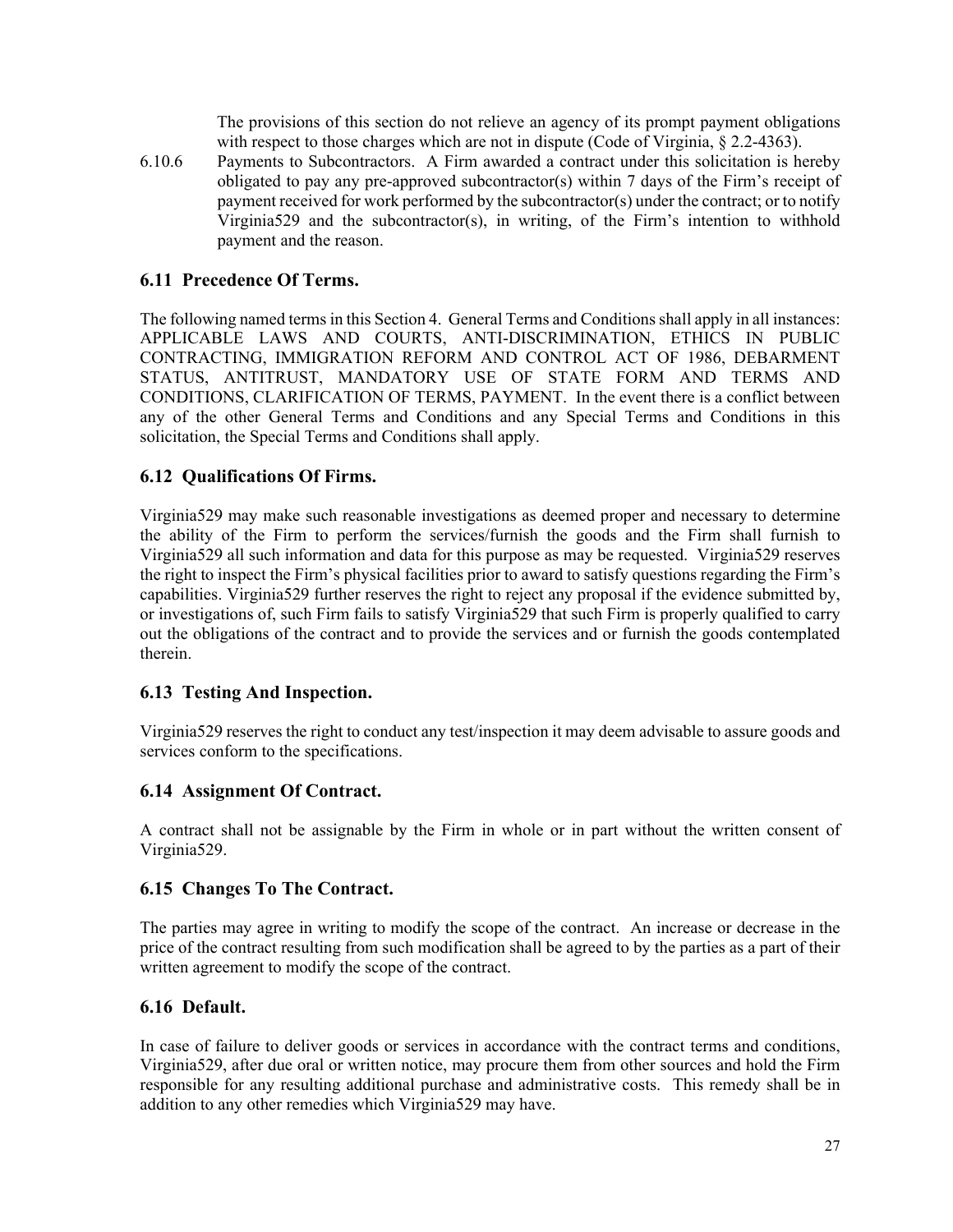### **6.17 Insurance.**

By signing and submitting a bid or proposal under this solicitation, the Firm certifies that if awarded the contract, it will have the following insurance coverage at the time the contract is awarded. If any subcontractors are involved, the subcontractor will have workers' compensation insurance in accordance with applicable state law. The Firm further certifies that the Firm and its subcontractors will maintain this insurance coverage during the entire term of the contract and that all insurance coverage will be provided by insurance companies authorized to sell insurance in Virginia by the Virginia State Corporation Commission.

### MINIMUM INSURANCE COVERAGES AND LIMITS REQUIRED FOR MOST CONTRACTS:

- 6.17.1 Workers' Compensation Statutory requirements and benefits. Coverage is compulsory for employers of three or more employees, to include the employer. Firms who fail to notify Virginia529 of increases in the number of employees that change their workers' compensation requirements under the Code of Virginia during the course of the contract shall be in noncompliance with the contract.
- 6.17.2 Employer's Liability \$100,000.
- 6.17.3 Commercial General Liability \$3,000,000 per occurrence; \$5,000,000 aggregate limit. Commercial General Liability is to include bodily injury and property damage, personal injury and advertising injury, products and completed operations coverage. Virginia529 must be named as an additional insured and so endorsed on the policy.

### **6.18 Announcement Of Award.**

Upon the award or the announcement of the decision to award a contract as a result of this solicitation, Virginia529 will publicly post such notice on the Agency's website for a minimum of 10 days.

### **6.19 Drug-Free Workplace.**

During the performance of this contract, the Firm agrees to (i) Provide a drug-free workplace for the Firm's employees; (ii) post in conspicuous places, available to employees and applicants for employment, a statement notifying employees that the unlawful manufacture, sale, distribution, dispensation, possession, or use of a controlled substance or marijuana is prohibited in the Firm's workplace and specifying the actions that will be taken against employees for violations of such prohibition; (iii) state in all solicitations or advertisements for employees placed by or on behalf of the Firm that the Firm maintains a drug-free workplace; and (iv) include the provisions of the foregoing clauses in every subcontract or purchase order of over \$10,000 so that the provisions will be binding upon each subcontractor or Firm.

For the purposes of this section, "drug-free workplace" means a site for the performance of work done in connection with a specific contract awarded to a Firm, the employees of whom are prohibited from engaging in the unlawful manufacture, sale, distribution, dispensation, possession or use of any controlled substance or marijuana during the performance of the contract.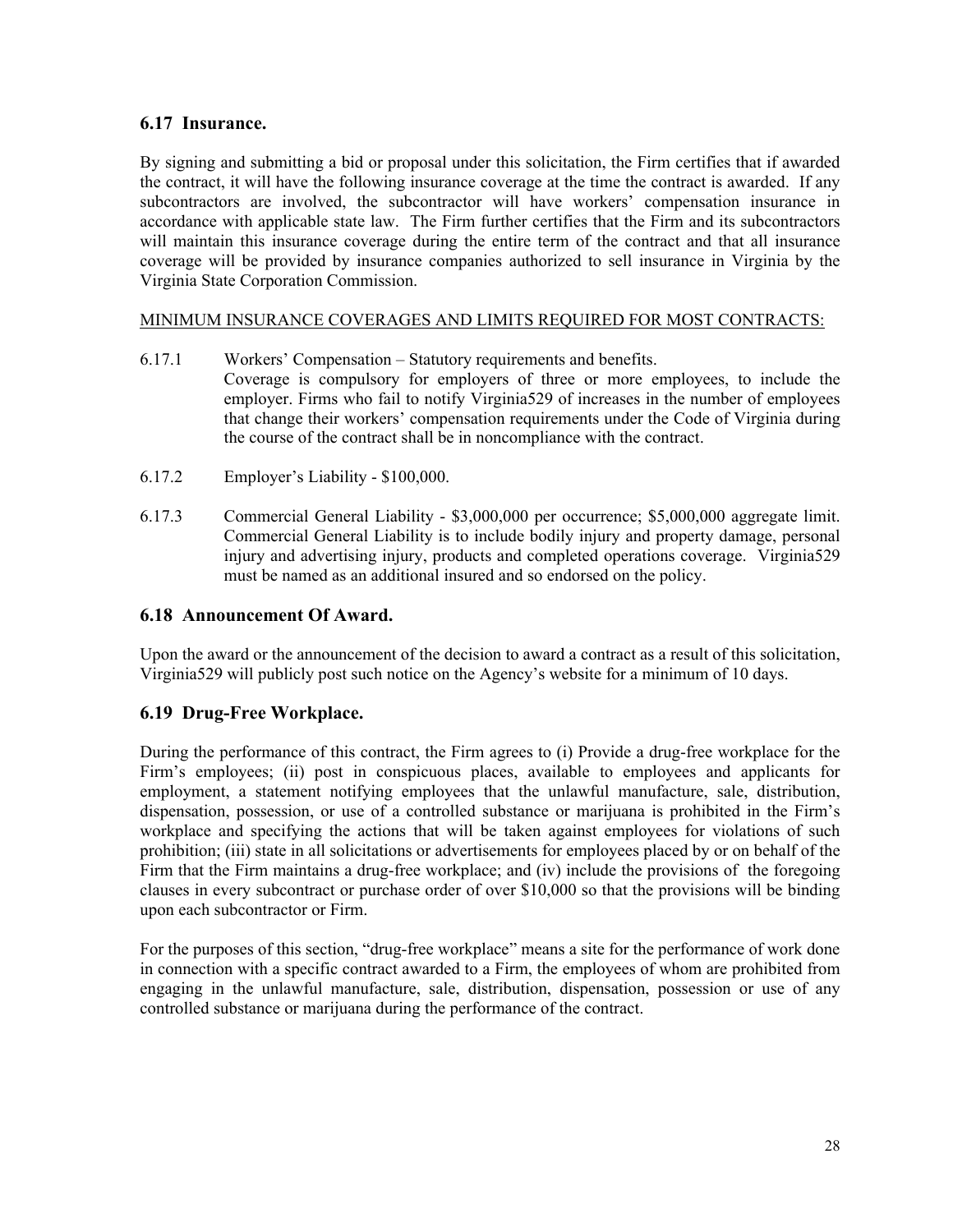### **6.20 Nondiscrimination Of Firms.**

A Firm shall not be discriminated against in the solicitation or award of this contract because of race, religion, color, sex, national origin, age, disability, faith-based organizational status, any other basis prohibited by state law relating to discrimination in employment or because the Firm employs exoffenders unless the state agency, department or institution has made a written determination that employing ex-offenders on the specific contract is not in its best interest. If the award of this contract is made to a faith-based organization and an individual, who applies for or receives goods, services, or disbursements provided pursuant to this contract objects to the religious character of the faith-based organization from which the individual receives or would receive the goods, services, or disbursements, the public body shall offer the individual, within a reasonable period of time after the date of his objection, access to equivalent goods, services, or disbursements from an alternative provider.

### **6.21 Availability Of Funds.**

It is understood and agreed between the parties herein that Virginia529 shall be bound hereunder only to the extent of the funds available, or which may hereafter become available for the purpose of this agreement.

### **6.22 Bid Price Currency.**

Unless stated otherwise in the solicitation, Firms shall state offer prices in US dollars.

### **6.23 Authorization To Conduct Business In the Commonwealth.**

A Firm organized as a stock or nonstock corporation, limited liability company, business trust, or limited partnership or registered as a registered limited liability partnership shall be authorized to transact business in the Commonwealth as a domestic or foreign business entity if so required by Title 13.1 or Title 50 of the Code of Virginia or as otherwise required by law. Any business entity described above that enters into a contract with a public body pursuant to the Virginia Public Procurement Act shall not allow its existence to lapse or its certificate of authority or registration to transact business in the Commonwealth, if so required under Title 13.1 or Title 50, to be revoked or cancelled at any time during the term of the contract. A public body may void any contract with a business entity if the business entity fails to remain in compliance with the provisions of this section.

### **6.24 Indemnification.**

Firm agrees to indemnify, defend, and hold harmless Virginia529, its board members, employees, and agents, with respect to any demand, cause of action, debt, or liability, including reasonable attorneys' fees and costs, to the extent based upon a claim that: (i) arises out of the negligence, recklessness, or willful misconduct of Firm or (ii) alleges that the Work Product, Third Party IP or the services performed by Firm pursuant to this Agreement infringe or otherwise violate any intellectual property right of any third party.

#### **6.25 HANDLING AND TREATMENT OF CONFIDENTIAL PERSONAL INFORMATION.**

6.25.1 At all times during and after the provision of services to Virginia529, Firm shall hold any and all nonpublic personal information, as defined in Section 6809 of the Gramm-Leach-Bliley Act corresponding regulations, (Confidential Personal Information) in strict confidence for use solely in connection with its obligations hereunder. Firm shall not disclose or disseminate or permit any employee, agent or other person to disclose or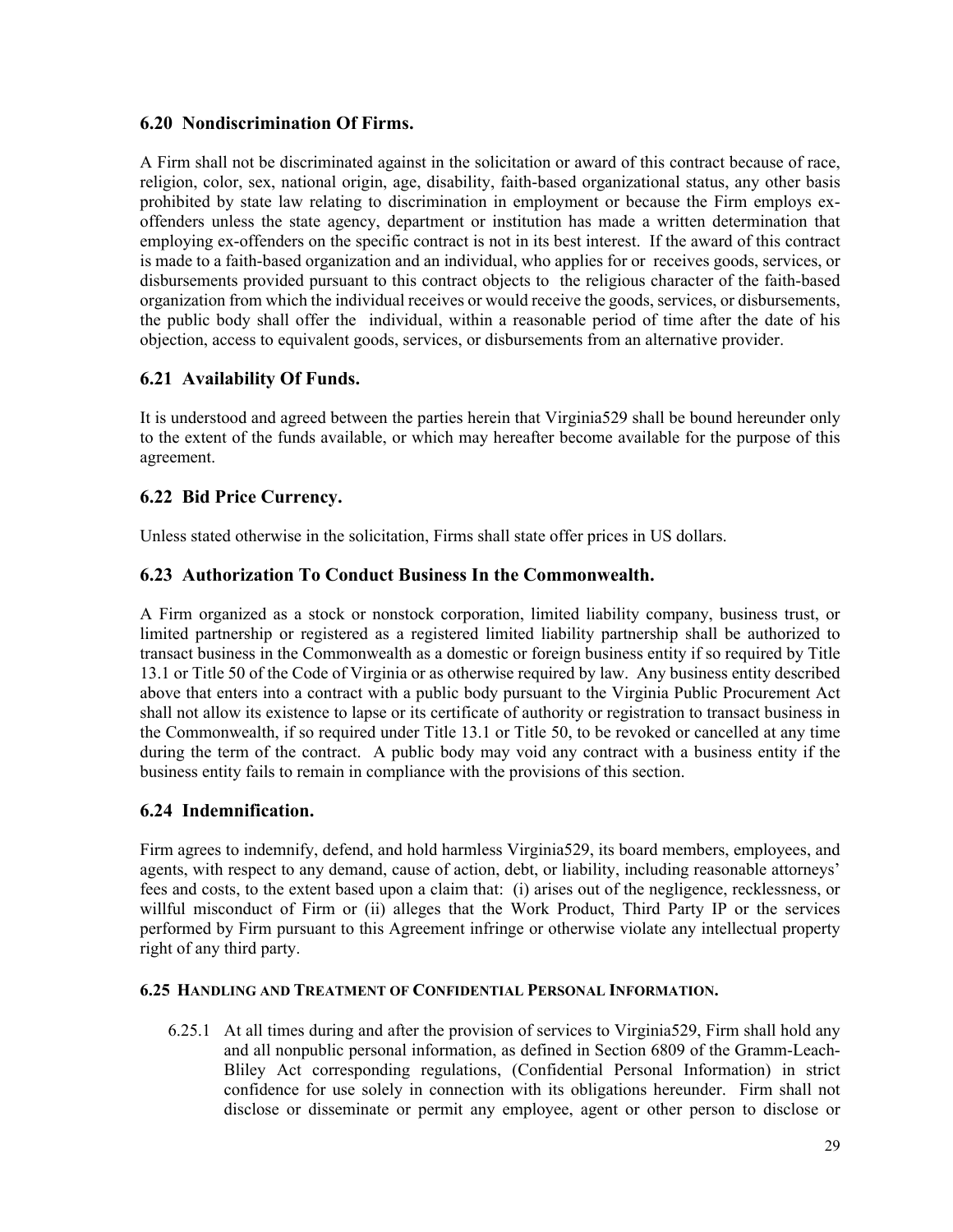disseminate the existence, source, content or substance of any Confidential Personal Information to any other third party. Furthermore, Firm shall limit its disclosure of the Confidential Personal Information to employees within its own organization whom Virginia529 could reasonably expect to have a legitimate need to have access to such Confidential Personal Information in order to accomplish the obligations of this Agreement.

- 6.25.2 The parties agree that all Confidential Personal Information concerning Virginia529's customers (including prospective and former customers) to which Firm has access in connection with this Agreement shall be deemed to be Confidential Personal Information of Virginia529. Firm shall have access (and may afford access to third parties) to such information only as necessary to carry out Firm's obligations hereunder and that such information shall not be used for any purpose other than as provided for herein. Such Confidential Personal Information may not be disclosed to any third party without the express written consent of Virginia529 and as may be required or permitted under applicable law. Such information shall be accessed and disposed of (i) in accordance with the requirements of applicable law (including, without limitation, the privacy and security provisions of the federal Gramm-Leach-Bliley Act and applicable regulations and the provisions of the federal Fair Credit Reporting Act and applicable regulations), (ii) consistent with the initial, annual and/or amended privacy notices of Virginia529, and (iii) otherwise in accordance with the provisions of this Agreement. Firm shall be responsible for any breach of this Agreement by any of its employees, agents, and representatives, and agrees, at its sole expense, to take all necessary measures to restrain its employees, agents, and representatives from prohibited or unauthorized disclosure or use of the Confidential Personal Information in violation of this Agreement. Firm agrees that they shall at all times protect the security and confidentiality of such information and maintain security measures in accordance with the regulations implementing the federal Gramm-Leach-Bliley Act's provisions relating to the safeguarding and security of customer information and shall employ the same standard of care as with their own Confidential Personal Information, which in any case shall not be less than reasonable care. Upon Virginia529's request, Firm shall afford Virginia529, its agents, employees and third party auditors access and assistance necessary to review, audit and verify to Virginia529 the adequacy of such security measures and the compliance of Firm with those measures. The expenses of such reviews, audits and auditors shall be borne by Virginia529.
- 6.25.3 Nothing in this Agreement will prohibit or limit Firm's use of Confidential Personal Information which (a) was in Firm's possession or was previously known to Firm before it was disclosed to Firm or its personnel by Virginia529; (b) is or becomes publicly available through no breach by Firm of this Agreement; (c) is received by Firm from a third party (other than Virginia529 or its representatives) who has a lawful right to disclose such information without any known obligation to restrict its further use or disclosure; or (d) is independently developed by Firm without use of or reference to Virginia529's Confidential Personal Information. In addition, Firm will not be considered to have breached its obligations under this Agreement to the extent Confidential Personal Information is required to be disclosed by any court or other governmental or regulatory authority or body, provided Firm, to the extent practicable, advises Virginia529 prior to making such disclosure in order that Virginia529 may object to such disclosure, take action to ensure confidential treatment of the Confidential Personal Information, or take such other action as it considers appropriate to protect the Confidential Personal Information.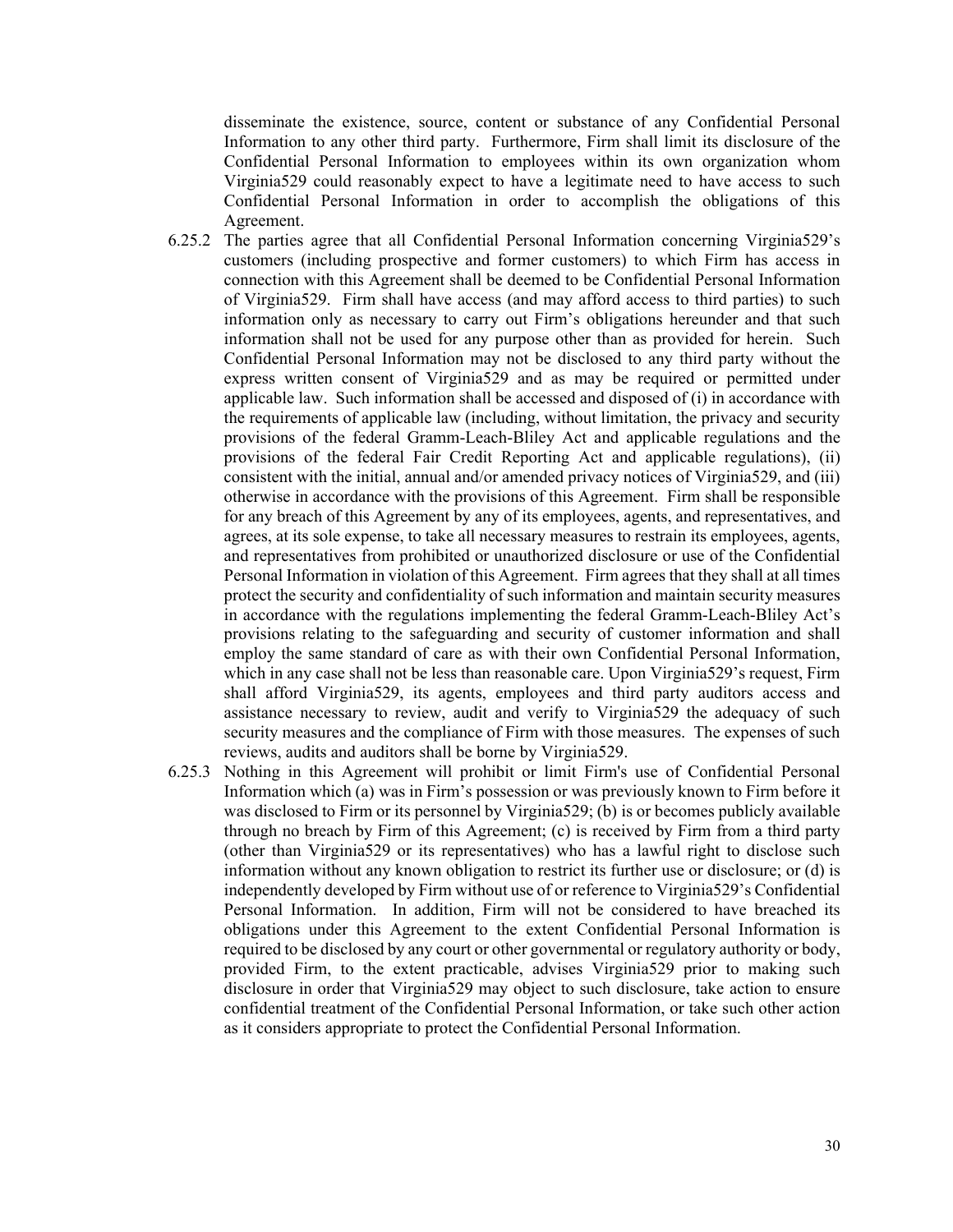#### **6.26 HANDLING AND TREATMENT OF PROPRIETARY INFORMATION.**

- 6.26.1 "Proprietary Information" means all information, technology, data, patents, trademarks, copyrights or applications, know-how, processes, design, specifications, samples, inventions, ideas, past, current and planned research and development, current and planned sales and distributions methods and processes, customer lists, current and anticipated customer requirements, price lists and financial information, trade secrets or confidential or proprietary information designated in writing or orally as confidential by Virginia529. Proprietary Information also means any notes, analyses, compilations, studies, interpretations, memoranda, copies, derivative works, or other documents prepared by Firm or its employees, agents and representatives that contain, reflect or are based upon, in whole or in part, Proprietary Information furnished to Firm, including its employees, agents and representatives, pursuant to this Agreement. Without limiting the generality of the foregoing, Proprietary Information shall also be deemed to include all lists or other compilations that identify Virginia529 or business partners (including customer lists), and any other Virginia529 confidential information regardless of whether such information has been designated as confidential or proprietary information.
- 6.26.2 Firm (including its employees, agents, and representatives who are permitted to review Proprietary Information pursuant to the third sentence of this paragraph), shall use the Proprietary Information only for the purpose of providing the services contemplated by the parties to this Agreement, and the Proprietary Information shall not be used for any other purpose without the prior written consent of Virginia529. Firm, including its employees, agents, and representatives, shall hold in confidence, and shall not disclose to any third party any Proprietary Information of Virginia529; provided, however, that Firm may make any disclosure of such information to which Virginia529 gives its prior written consent or which is required by law, regulation or decree. Proprietary Information may only be disclosed to the employees, agents and representatives of Firm who: (i) are necessary to carry out Firm's obligations hereunder, and (ii) are informed of the confidential nature of such information and of the terms of this Agreement. Firm shall be responsible for any breach of this Agreement by any of its employees, agents, and representatives, and agrees, at its sole expense, to take all necessary measures to restrain its employees, agents, and representatives from prohibited or unauthorized disclosure or use of the Proprietary Information in violation of this Agreement.
- 6.26.3 Nothing in this Agreement will prohibit or limit Firm's use of Proprietary Information which (a) was in Firm's possession or was previously known to Firm before it was disclosed to Firm or its personnel by Virginia529; (b) is or becomes publicly available through no breach by Firm of this Agreement; (c) is received by Firm from a third party (other than Virginia529 or its representatives) who has a lawful right to disclose such information without any known obligation to restrict its further use or disclosure; or (d) is independently developed by Firm without use of or reference to Virginia529's Proprietary Information. In addition, Firm will not be considered to have breached its obligations under this Agreement to the extent Proprietary Information is required to be disclosed by any court or other governmental or regulatory authority or body, provided Firm, to the extent practicable, advises Virginia529 prior to making such disclosure in order that Virginia529 may object to such disclosure, take action to ensure confidential treatment of the Proprietary Information, or take such other action as it considers appropriate to protect the Proprietary Information.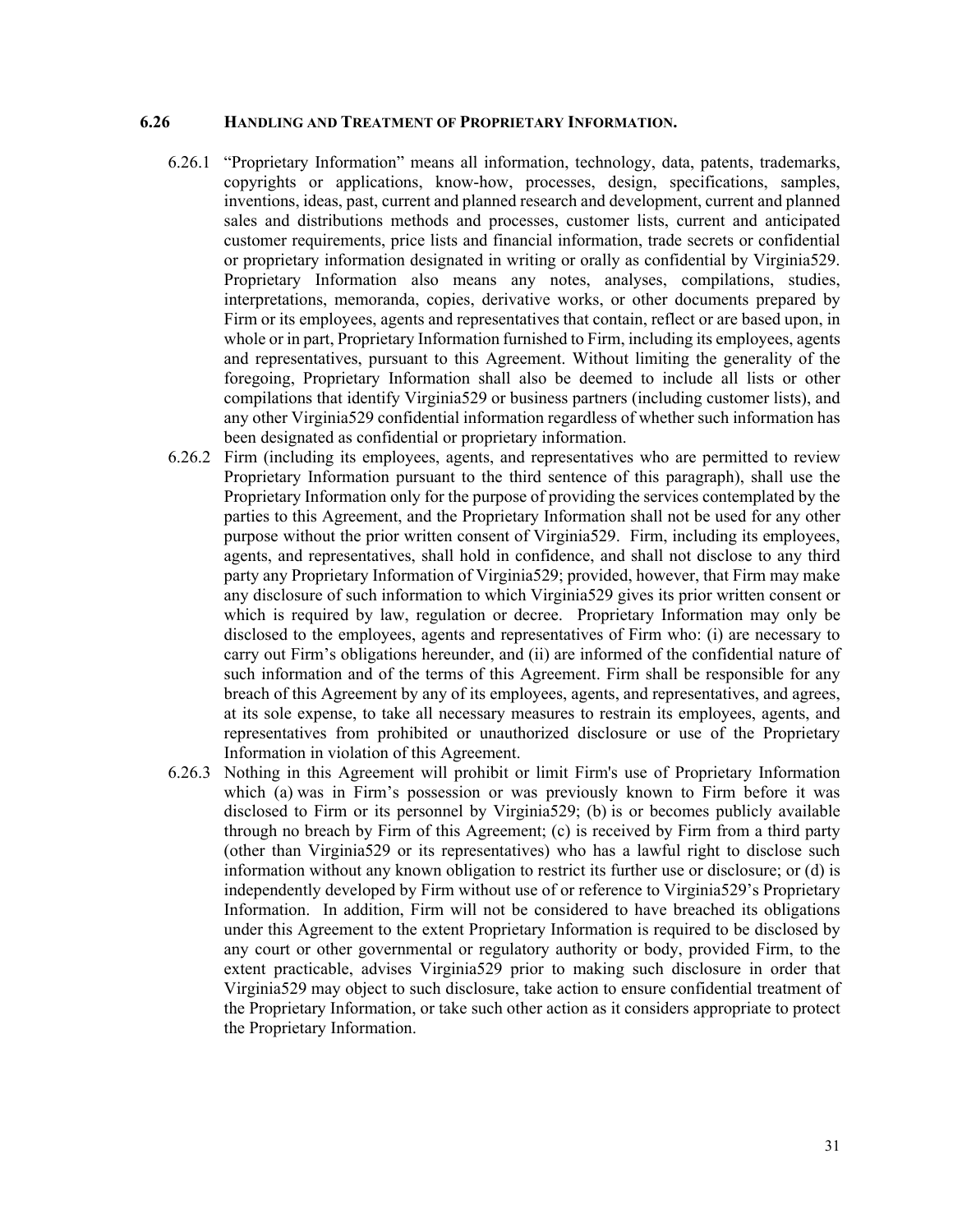### 6.27 **SEXUAL HARASSMENT POLICY AND TRAINING**.

6.27.1 For Agreements over \$10,000: if the Firm employs more than five employees, it shall (i) provide annual training on the Firm's sexual harassment policy to all supervisors and employees providing services in the Commonwealth of Virginia (Commonwealth), except such supervisors or employees that are required to complete sexual harassment training provided by the Commonwealth's Department of Human Resource Management (DHRM), and (ii) post the Firm's sexual harassment policy in (a) a conspicuous public place in each building located in the Commonwealth that the Firm owns or leases for business purposes and (b) the Firm's employee handbook. For more information on DHRM training, please visit: www.dhrm.virginia.gov/public-interest/contractor-sexual-harassment-training.

### 6.28 **Subcontract/Purchase Order**

6.28.1 For Agreements over \$10,000: the Firm shall include the provisions of this agreement's sections entitled "Anti-discrimination and "Sexual Harassment Policy and Training" in every subcontract or purchase order under this Agreement of over \$10,000, so that such provisions shall be binding upon each subcontractor or vendor in accordance with Va. Code § 2.2-4201.

### 6.29 **Headings**

6.29.1 All section headings contained in this Agreement are for the sole purpose of clarification and convenience of reference and are not intended to limit or expand the scope of any provision of this Agreement.

### 6.30 **No Waiver of Sovereign Immunity or Contractual Breach**

6.30.1 Nothing in this Agreement shall be deemed or construed as an express or implied waiver of the sovereign immunity of the Commonwealth of Virginia or a pledge of the full faith and credit of the Commonwealth of Virginia. Failure of either party to this Agreement to object to or to take affirmative action with respect to any conduct of the other which is in violation of the terms of this Agreement shall not be construed as a waiver of the violation or breach, or of any future violation or breach.

# 6.31 **Audit**

6.31.1 The Firm shall retain all books, records, and other documents relative to this Agreement for five (5) years after final payment, or until audited by the Commonwealth of Virginia, whichever is sooner. VA529, its authorized agents, or Commonwealth auditors shall have full access to and the right to examine any such materials during this period upon reasonable notice.

### 6.32 **No Third-Party Beneficiaries**

6.32.1 This Agreement is solely for the benefit of the Firm and VA529 and shall not be construed as conferring any rights on any third party.